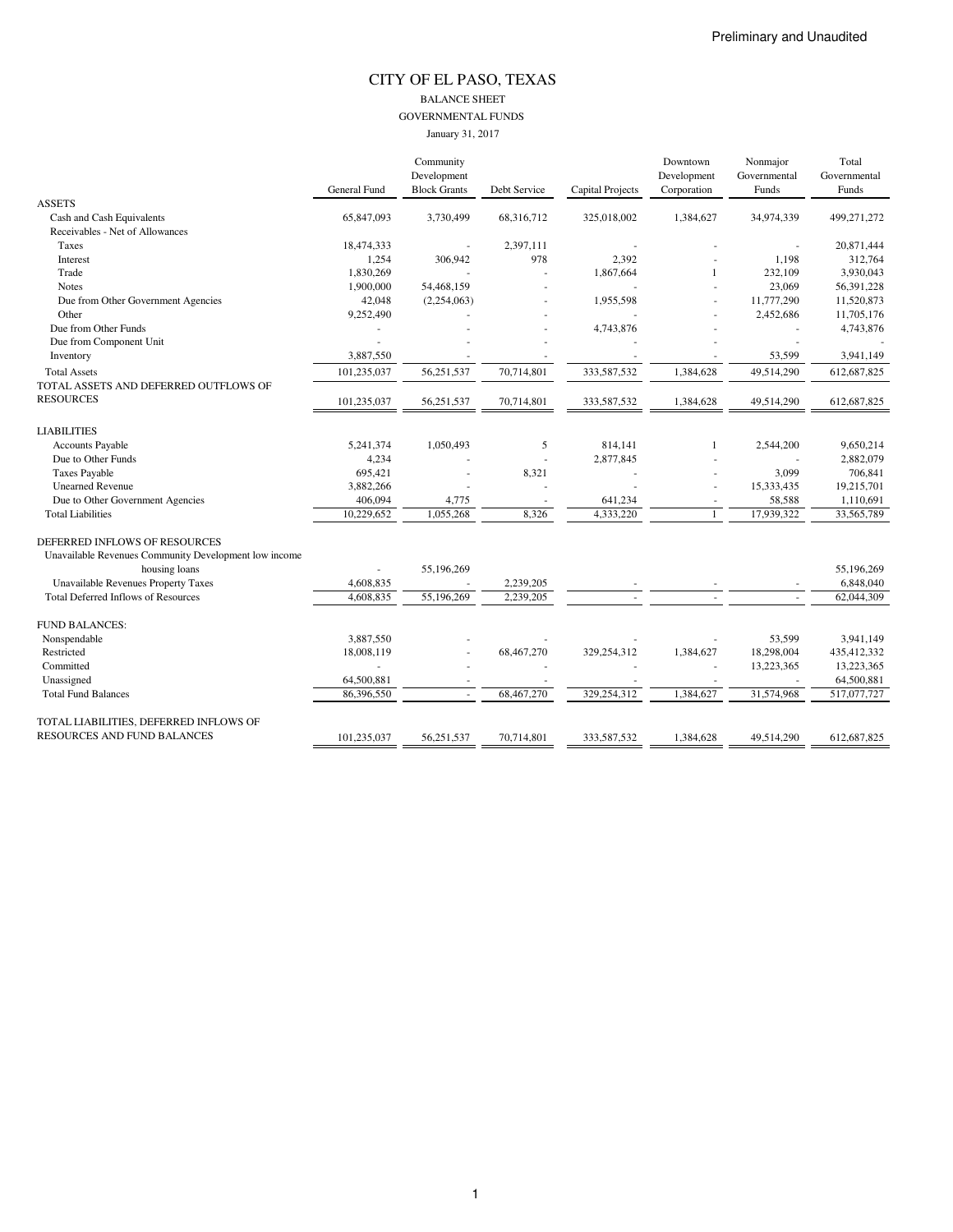STATEMENT OF REVENUES, EXPENDITURES AND CHANGES IN FUND BALANCES

GOVERNMENTAL FUNDS

|                                                  |               | Community           |              |                         | Downtown    | Nonmajor      | Total        |
|--------------------------------------------------|---------------|---------------------|--------------|-------------------------|-------------|---------------|--------------|
|                                                  |               | Development         |              |                         | Development | Governmental  | Governmental |
|                                                  | General Fund  | <b>Block Grants</b> | Debt Service | <b>Capital Projects</b> | Corporation | Funds         | Funds        |
| <b>REVENUES</b>                                  |               |                     |              |                         |             |               |              |
| <b>Property Taxes</b>                            | 113, 131, 482 |                     | 63,802,731   |                         |             | 1,483,841     | 178,418,054  |
| Penalties and Interest-Delinquent taxes          | 304,629       |                     | 149,855      |                         |             |               | 454,484      |
| <b>Sales Taxes</b>                               | 34,825,229    |                     |              | 646,567                 | 552,018     | 1,163,784     | 37,187,598   |
| Franchise Fees                                   | 16,226,591    |                     |              |                         |             | 1,555,097     | 17,781,688   |
| <b>Charges for Services</b>                      | 11,025,721    | 1,104,922           | 524,738      | 749,176                 | 53,863      | 10,555,928    | 24,014,348   |
| Fines and Forfeitures                            | 3,019,559     |                     |              |                         |             | 857,329       | 3,876,888    |
| <b>Licenses and Permits</b>                      | 5,390,033     |                     |              |                         |             | 7,800         | 5,397,833    |
| <b>Intergovernmental Revenues</b>                | 90,456        | 3,006,711           |              | 928,556                 | ä,          | 6,843,262     | 10,868,985   |
| Rents and Other                                  | 644,689       | 131,635             |              |                         | 200,000     | 435,989       | 1,412,313    |
| <b>TOTAL REVENUES</b>                            | 184,658,389   | 4,243,268           | 64,477,324   | 2,324,299               | 832,077     | 22,903,030    | 279,438,387  |
|                                                  |               |                     |              |                         |             |               |              |
| <b>EXPENDITURES</b>                              |               |                     |              |                         |             |               |              |
| Current:                                         |               |                     |              |                         |             |               |              |
| General Government                               | 10,723,325    | 58,972              |              | 33,607                  |             | 241,376       | 11,057,280   |
| <b>Public Safety</b>                             | 87,863,796    |                     |              |                         |             | 4,611,105     | 92,474,901   |
| Public Works                                     | 14,776,384    |                     |              | 1,398,268               | ä,          | 1,614,737     | 17,789,389   |
| Public Health                                    | 2,149,890     |                     |              |                         |             | 4,784,470     | 6,934,360    |
| Parks Department                                 | 7,750,215     | 26,922              |              | 8,942                   | ä,          | 712,754       | 8,498,833    |
| Library                                          | 3,261,852     |                     |              |                         | ÷,          | 41,993        | 3,303,845    |
| Non Departmental                                 | 9,704,443     |                     | 6,441        |                         | 495         | 101,025       | 9,812,404    |
| Culture and Recreation                           | 2,491,080     |                     |              | 102,798                 |             | 3,946,403     | 6,540,281    |
| Economic Development                             | 3,306,494     |                     |              | 192,744                 | J.          | 3,447,429     | 6,946,667    |
| <b>Environmental Code Compliance</b>             |               |                     |              |                         |             | 324,703       | 324,703      |
| Community and Human Development                  | 158,330       | 3,442,972           |              | 6,515                   |             | 80,105        | 3,687,922    |
| Debt Service:                                    |               |                     |              |                         |             |               |              |
| Principal                                        | 3,996,217     |                     |              |                         |             |               | 3,996,217    |
| <b>Interest Expense</b>                          | 519,658       |                     |              |                         |             |               | 519,658      |
| <b>Fiscal Fees</b>                               |               |                     | 6,200        | 14,590                  | 9.000       |               | 29,790       |
| Capital Outlay                                   | 76,000        | 714,402             |              | 12,437,733              |             | 485,324       | 13,713,459   |
| TOTAL EXPENDITURES                               | 146,777,684   | 4,243,268           | 12,641       | 14,195,197              | 9,495       | 20,391,424    | 185,629,709  |
|                                                  |               |                     |              |                         |             |               |              |
| Excess(Deficiency) of revenues over expenditures | 37,880,705    |                     | 64,464,683   | (11,870,898)            | 822,582     | 2,511,606     | 93,808,678   |
| OTHER FINANCING SOURCES(USES):                   |               |                     |              |                         |             |               |              |
| Transfers In                                     | 6,130,919     |                     |              |                         | 12,251      | 474,827       | 6,617,997    |
| <b>Transfers Out</b>                             | (2, 198, 995) |                     |              | (298)                   |             | (4,122,490)   | (6,321,783)  |
| Face Amount of Commercial Paper Issued           |               |                     |              |                         | ÷,          | (3,852,303)   | (3,852,303)  |
| Loan Proceeds                                    |               |                     |              | 168,645                 |             |               | 168,645      |
| Other Sources (Uses)                             |               |                     |              | 97,950                  |             | 3,852,303     | 3,950,253    |
|                                                  | 3.931.924     |                     |              | 302,480                 |             |               |              |
| TOTAL OTHER FINANCING SOURCES(USES)              |               |                     |              |                         | 12,251      | (3,647,663)   | 598,992      |
| Net change in fund balances                      | 41,812,629    |                     | 64,464,683   | (11,568,418)            | 834,833     | (1, 136, 057) | 94,407,670   |
| Fund balances - beginning of year                | 44,583,921    |                     | 4,002,587    | 340,822,730             | 549,794     | 32,711,025    | 422,670,057  |
| Fund balances - end of period                    | 86,396,550    |                     | 68,467,270   | 329,254,312             | 1,384,627   | 31,574,968    | 517,077,727  |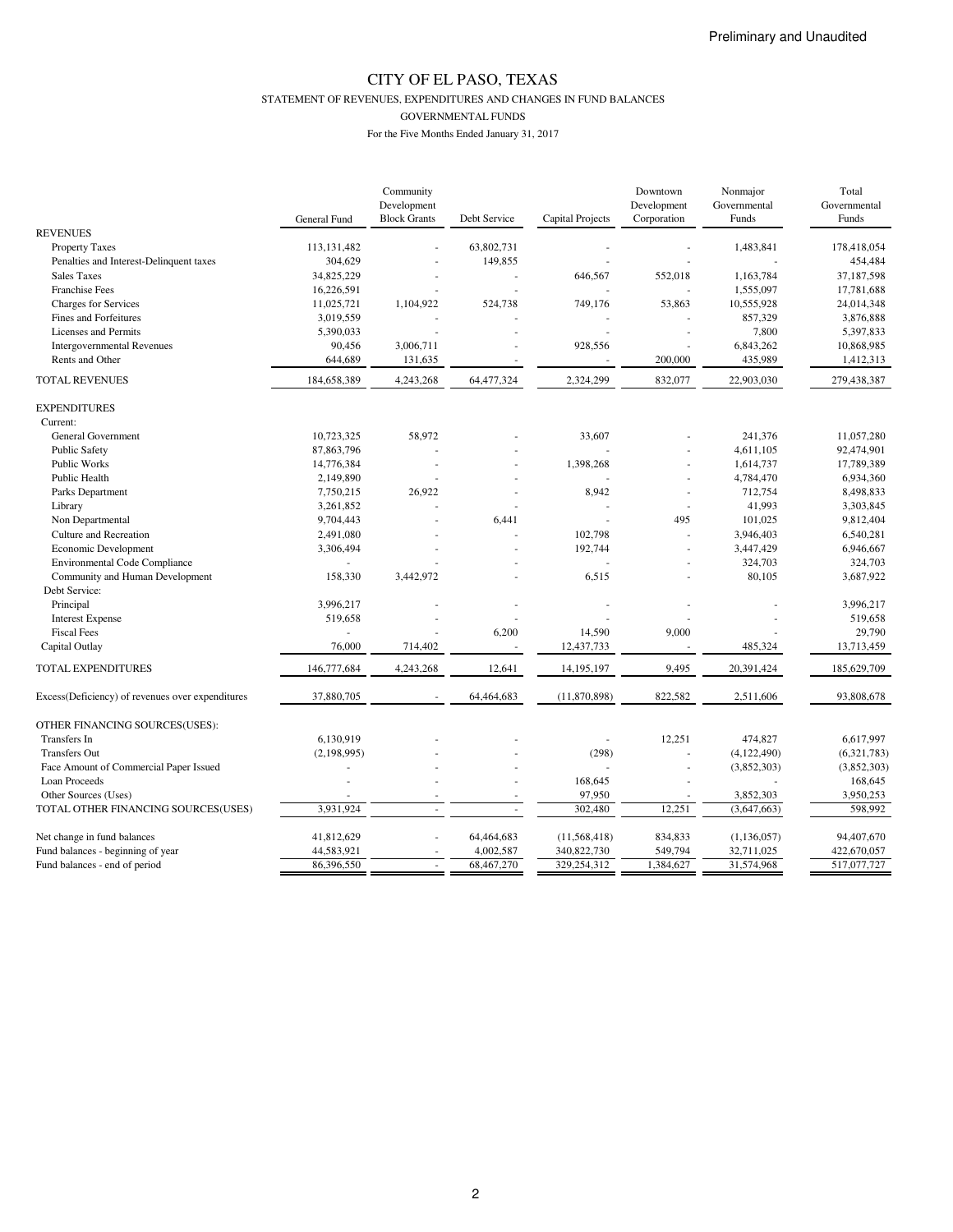#### STATEMENT OF NET POSITION CITY OF EL PASO, TEXAS January 31, 2017 PROPRIETARY FUNDS

|                                                         | El Paso<br>International<br>Airport | Environmental<br>Services | Mass Transit   | International<br><b>Bridges</b> | Tax Office<br><b>Enterprise Fund</b> | Totals         | Governmental<br>Activities - Internal<br>Service Funds |
|---------------------------------------------------------|-------------------------------------|---------------------------|----------------|---------------------------------|--------------------------------------|----------------|--------------------------------------------------------|
| <b>ASSETS</b>                                           |                                     |                           |                |                                 |                                      |                |                                                        |
| Current assets:                                         |                                     |                           |                |                                 |                                      |                |                                                        |
| Cash and Cash Equivalents                               | 39,895,987                          | 29,466,776                | (29,658,674)   | 907,373                         | 1,059,714                            | 41,671,176     | 19,386,998                                             |
| Receivables - Net of Allowances:                        |                                     |                           |                |                                 |                                      |                |                                                        |
| Taxes                                                   |                                     |                           | 6,802,560      | $\overline{\phantom{a}}$        | (1,018)                              | 6,801,542      |                                                        |
| Interest                                                | 1,030                               |                           |                | 143                             |                                      | 1,173          | 568                                                    |
| Trade                                                   | (210, 867)                          | 3,189,385                 | 303,277        |                                 | 112,231                              | 3,394,026      | 7,319                                                  |
| Due from Other Government Agencies                      | (1)                                 | 146,732                   | 1,324,734      |                                 |                                      | 1,471,465      |                                                        |
| Prepaid Items                                           | 348,253                             |                           | 250,174        |                                 |                                      | 598,427        | 1,117,906                                              |
| Due From Other Funds                                    |                                     |                           | 2,877,845      |                                 |                                      | 2,877,845      |                                                        |
| Inventory                                               | 1,557,179                           |                           | 4,242,673      |                                 |                                      | 5,799,852      | 500,001                                                |
| Total current assets                                    | 41,591,581                          | 32,802,893                | (13,857,411)   | 907,516                         | 1,170,927                            | 62,615,506     | 21,012,792                                             |
| Noncurrent assets:                                      |                                     |                           |                |                                 |                                      |                |                                                        |
| Restricted Cash and Cash Equivalents<br>Capital Assets: |                                     | 20,146,294                |                | 4,760,709                       |                                      | 24,907,003     |                                                        |
| Land                                                    | 1,381,099                           | 6,887,813                 | 11,871,902     | 2,469,531                       |                                      | 22,610,345     |                                                        |
| Buildings, Improvements & Equipment, Net                | 243,350,638                         | 31,684,130                | 99,763,451     | 15,214,542                      | 29,123                               | 390,041,884    | 8,015                                                  |
| <b>Construction</b> in Progress                         | 14,621,378                          | 4,618,989                 | 51,842,385     | 175,258                         |                                      | 71,258,010     | 397,047                                                |
| Total noncurrent assets                                 | 259, 353, 115                       | 63,337,226                | 163,477,738    | 22,620,040                      | 29,123                               | 508,817,242    | 405.062                                                |
| <b>TOTAL ASSETS</b>                                     | 300,944,696                         | 96,140,119                | 149,620,327    | 23,527,556                      | 1,200,050                            | 571,432,748    | 21,417,854                                             |
| DEFERRED OUTFLOWS OF RESOURCES                          |                                     |                           |                |                                 |                                      |                |                                                        |
| Deferred Outflow of Resources - Pension Contributions   | 1,180,184                           | 1.769.860                 | 3,196,099      | 219,279                         |                                      | 6.365.422      | 511,921                                                |
| Deferred Outflow of Resources - Econ/Demog Losses       | 1,250,046                           | 1,874,630                 | 3,385,295      | 232,261                         |                                      | 6,742,232      | 542,225                                                |
| <b>Total Deferred Outflows of Resources</b>             | 2,430,230                           | 3,644,490                 | 6,581,394      | 451,540                         |                                      | 13,107,654     | 1,054,146                                              |
| Total Assets & Deferred Outflows                        | 303,374,926                         | 99,784,609                | 156,201,721    | 23,979,096                      | 1,200,050                            | 584,540,402    | 22,472,000                                             |
| <b>LIABILITIES</b>                                      |                                     |                           |                |                                 |                                      |                |                                                        |
| Current liabilities:                                    |                                     |                           |                |                                 |                                      |                |                                                        |
| Accounts Payable                                        | 611,871                             | 493,683                   | 2,111,937      | 9,870                           | 15,822                               | 3,243,183      | (1,024,791)                                            |
| Current Portion - Bonds, Notes and Capital              | 1,831,900                           | 1,495,494                 | 1,575,436      | 1,213,319                       |                                      | 6,116,149      |                                                        |
| Due to Other Funds                                      | 1,091,230                           | 1,886,196                 | 1,446,974      | 319,476                         |                                      | 4,743,876      |                                                        |
| <b>Taxes Payable</b>                                    | 46,380                              |                           | (1)            |                                 |                                      | 46,379         |                                                        |
| Interest Payable on Bonds and Notes                     | 108,945                             | 40,138                    | 101,043        | 12,362                          |                                      | 262,488        |                                                        |
| <b>Unearned Revenue</b>                                 | 1,056,468                           | 5,150                     | 246,105        | 5,000                           |                                      | 1,312,723      |                                                        |
| Construction Contracts and Retainage Payable            |                                     |                           |                |                                 |                                      |                |                                                        |
| Compensated Absences - Current                          | 2,157,892                           | 904,848                   | 1,658,295      | 184,032                         |                                      | 4,905,067      |                                                        |
| Landfill Closure Costs - Current                        |                                     | 992,875                   |                |                                 |                                      | 992,875        |                                                        |
| Total current liabilities                               | 6,904,686                           | 5,818,384                 | 7,139,789      | 1,744,059                       | 15,822                               | 21,622,740     | (1,024,791)                                            |
| Noncurrent liabilities:                                 |                                     |                           |                |                                 |                                      |                |                                                        |
| Certificates of Obligation Bonds                        |                                     | 19,797,832                | 55,495,585     | 4,919,905                       |                                      | 80.213.322     |                                                        |
| Revenue Bonds                                           | 54,457,144                          | (6,712)                   |                | (48, 896)                       |                                      | 54,401,536     |                                                        |
| <b>Compensated Absences</b>                             | 608,636                             | 255,214                   | 467,724        | 51,906                          | 177,989                              | 1,561,469      | 725,327                                                |
| <b>Landfill Closure Costs</b>                           |                                     | 19,029,543                |                |                                 |                                      | 19,029,543     |                                                        |
| Delta Transfer Station Closure Costs                    |                                     | 123,876                   |                |                                 |                                      | 123,876        |                                                        |
| Claims and Judgments                                    |                                     |                           | 467,845        |                                 |                                      | 467,845        | 15,816,426                                             |
| Net Pension Obligation                                  | 9,925,655                           | 14,884,993                | 26,880,037     | 1,391,393                       |                                      | 53,082,078     | 4,305,392                                              |
| Other Postemployment Benefits                           | 4,896,567                           | 6,664,718                 | 10,199,529     | 1,097,754                       |                                      | 22,858,568     | 1,994,560                                              |
| Total noncurrent liabilities                            | 69,888,002                          | 60,749,464                | 93,510,720     | 7,412,062                       | 177,989                              | 231,738,237    | 22,841,705                                             |
| <b>TOTAL LIABILITIES</b>                                | 76,792,688                          | 66,567,848                | 100,650,509    | 9,156,121                       | 193,811                              | 253,360,977    | 21,816,914                                             |
|                                                         |                                     |                           |                |                                 |                                      |                |                                                        |
| DEFERRED INFLOWS OF RESOURCES                           |                                     |                           |                |                                 |                                      |                |                                                        |
| Deferred Inflow of Resources - Investment Earnings      |                                     |                           |                | 452,809                         |                                      | 452,809        |                                                        |
| Total Deferred Inflows of Resources                     |                                     |                           |                | 452,809                         | $\overline{\phantom{a}}$             | 452,809        |                                                        |
| <b>NET POSITION</b>                                     |                                     |                           |                |                                 |                                      |                |                                                        |
| Net investment in capital assets                        | 204,787,026                         | 23,359,674                | 107,881,110    | 12,975,960                      |                                      | 349,003,770    | 75,882                                                 |
| Unrestricted                                            | 21,795,212                          | 9,857,087                 | (52, 329, 898) | 1,394,206                       | 1,006,239                            | (18, 277, 154) | 579,204                                                |
| TOTAL NET POSITION                                      | 226,582,238                         | 33,216,761                | 55,551,212     | 14,370,166                      | 1,006,239                            | 330,726,616    | 655,086                                                |
|                                                         |                                     |                           |                |                                 |                                      |                |                                                        |
| TOTAL LIABILITIES AND NET POSITION                      | 303,374,926                         | 99,784,609                | 156,201,721    | 23,979,096                      | 1,200,050                            | 584,540,402    | 22,472,000                                             |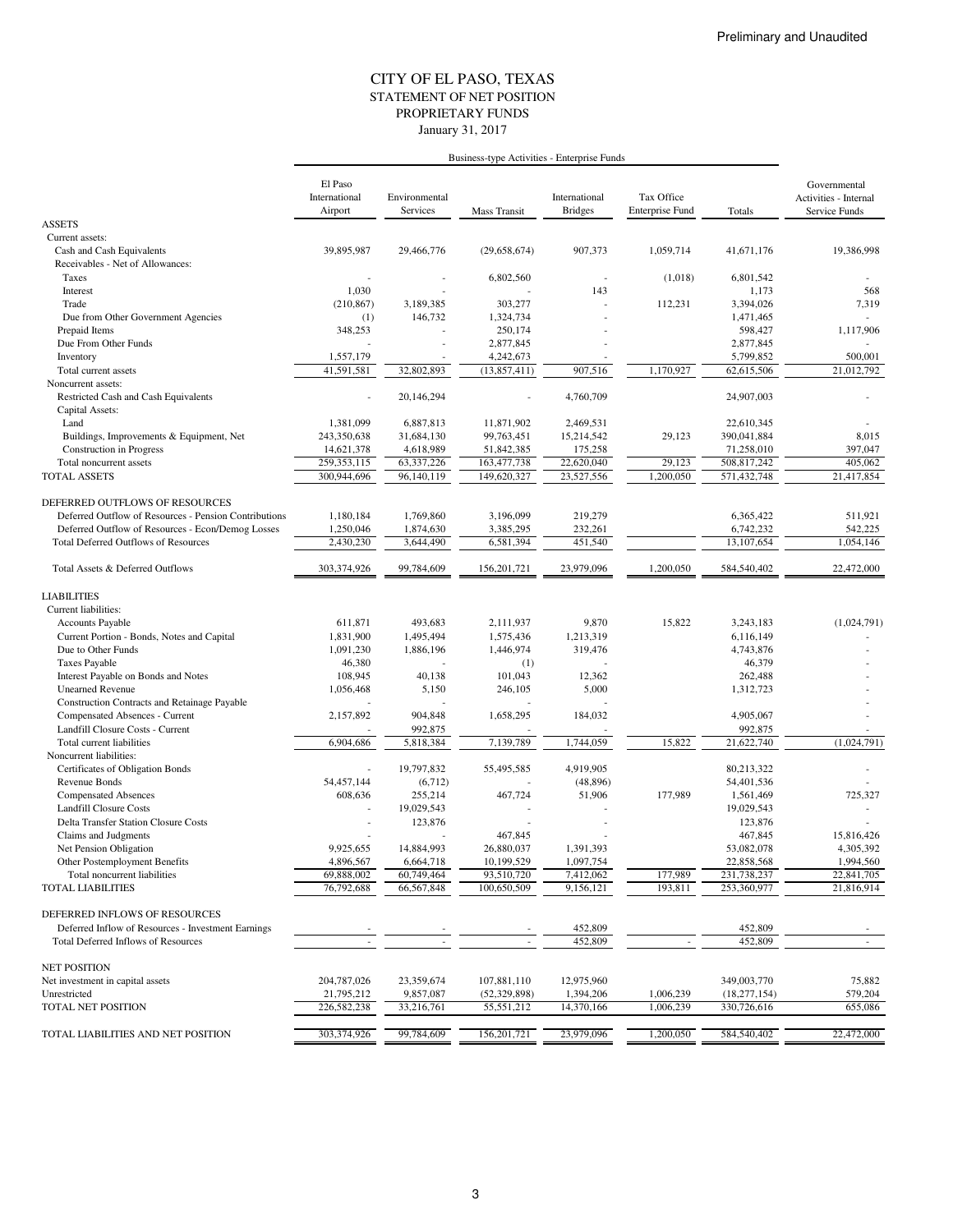#### CITY OF EL PASO, TEXAS STATEMENT OF REVENUES, EXPENSES AND CHANGES IN FUND NET POSITIONPROPRIETARY FUNDS

| Tax Office<br>El Paso<br>Activities -<br>International<br>Operating<br>Operating<br>Environmental<br>Operating<br>Operating<br>International<br>Operating<br>Enterprise<br><b>Internal Service</b><br><b>Budget</b><br><b>Budget</b><br>Services<br><b>Budget</b><br><b>Budget</b><br><b>Bridges</b><br><b>Budget</b><br>Fund<br>Airport<br>Mass Transit<br>Total<br>Funds<br><b>OPERATING REVENUES:</b><br>3,277,204<br>1,458,858<br>1.458.858<br><b>Intergovernmental Revenues</b><br>30,000<br>211,617<br>Penalties and Interest-Delinquent taxes<br>211,617<br>$\overline{\phantom{a}}$<br>Charges of Rentals and Fees<br>37,323,866<br>14,607,880<br>46, 191, 376<br>16,372,001<br>70,000<br>47,684<br>87,411<br>44,282<br>31,071,847<br>21,863,933<br>Charges of Tolls<br>8,947,110<br>8,947,110<br>374,500<br>168,219<br>487,300<br>444,581<br>10,830,000<br>Charges of Fares and Fees<br>3,369,106<br>3,981,906<br>7,127,635<br>Sales to Departments<br>24,441,945<br><b>Premium Contributions</b><br><b>General Revenues</b><br>237,682<br>167,730<br>1,365,000<br>142,667<br>2,500,000<br>3,742<br>65,720<br>526,215<br>346,460<br>921,618<br>146,356<br>14,943,829<br>13,400,000<br>3.420.532<br>22,872,962<br>9,137,748<br>1,736,195<br>46,197,553<br>31,916,040<br>37,936,048<br>48,043,676<br>16,959,249<br>3,307,204<br><b>Total Operating Revenues</b><br><b>OPERATING EXPENSES:</b><br>17,840,614<br>8,359,307<br>23,637,891<br>8,942,478<br>25,357,475<br>14,360,327<br>3,362,955<br>1,224,687<br>1,176,294<br>426,266<br>33,313,065<br>2,752,973<br><b>Personnel Services</b><br>79,000<br>6,700<br>10,000<br>6,827<br>2,963,993<br>715,582<br><b>Contractual Services</b><br>729,109<br><b>Professional Services</b><br>940,375<br>117,495<br>57,689<br>7,801<br>250,769<br>55,935<br>292,710<br>17,597<br>198,828<br>493,918<br>892,002<br>8,277,978<br>1,444,578<br><b>Outside Contracts</b><br>7,417,541<br>2,146,557<br>7,887,200<br>12,781,184<br>4,560,734<br>1,875,600<br>544,740<br>227,000<br>133,945<br>Fuel and Lubricants<br>284,923<br>106,688<br>3,277,500<br>981,641<br>2,552,450<br>920,590<br>12,350<br>2,055<br>500<br>39<br>2,011,013<br>1,564,941<br>Materials and Supplies<br>1,079,265<br>359,113<br>3,764,071<br>3,199,289<br>632,150<br>1,964,836<br>140,154<br>14,323<br>179,550<br>112,105<br>5,649,666<br>1,817,365<br>27,672<br>3,376<br>199<br>Communications<br>382,825<br>81,152<br>370,100<br>9,843<br>103,250<br>12,828<br>107,199<br><b>Utilities</b><br>1,955,099<br>779,305<br>228,700<br>71,221<br>1,390,000<br>483,298<br>94,500<br>28,935<br>1,362,759<br>10,769<br>$\overline{\phantom{a}}$<br>51,700<br>6,886<br>83,500<br>10,981<br>366,959<br>305,348<br>346,754<br>142,884<br>65,042<br>3,624<br>Operating Leases<br>134,600<br>531,141<br>1,096<br><b>Travel and Entertainment</b><br>149,240<br>86,770<br>101,800<br>18,293<br>44,000<br>11,858<br>16,000<br>1,624<br>4,525<br>123,070<br>14,000<br>500<br>306<br>45,000<br>19.085<br>19,391<br>22,592,686<br><b>Benefits Provided</b><br>941,500<br>5,360<br>80,390<br>510,772<br>Maintenance and Repairs<br>264,852<br>399,011<br>520,000<br>144,050<br>393,148<br>494,652<br>3,150,000<br>1,000,000<br>Landfill and Transfer Station Utilization<br>1,000,000<br>$\overline{\phantom{a}}$<br>22,333<br><b>Other Operating Expenses</b><br>2,773,681<br>277,822<br>6,549,271<br>1,820,384<br>8,644,512<br>2,713,183<br>105,350<br>306,255<br>496,402<br>186,130<br>5,303,774<br>4,456,350<br>4,257,209<br>541,835<br>14,971,602<br>3,253<br>Depreciation<br>5,716,208<br>17,049,303<br>49,516,733<br>21,223,329<br>52,687,749<br>31,268,280<br>3,624,283<br>2,228,346<br>928,052<br>74,093,247<br>31,218,507<br><b>Total Operating Expenses</b><br>33,896,263<br>9,631,185<br>697,533<br>4,039,785<br>(2,105,474)<br>(1,473,057)<br>(39, 287, 749)<br>(27, 847, 748)<br>13,241,777<br>5,513,465<br>1,078,858<br>808.143<br>(27, 895, 694)<br>(4.264.080)<br>Operating Income (Loss)<br>NONOPERATING REVENUES (EXPENSES):<br>105,000<br>212<br>212<br><b>Interest Revenue</b><br>(915, 647)<br>(2,033,234)<br>(282,000)<br><b>Interest Expense</b><br>1,498,815<br>1,498,815<br>Passenger Facility Charge<br><b>Customer Facility Charge</b><br>3,300,000<br>1,419,107<br>1,419,107<br>43,824,530<br>16,704,246<br>Sales Tax<br>16,704,246<br>(557, 115)<br>FTA Subsidy<br>(557, 115)<br>3,405,000<br>2,918,134<br>(915, 647)<br>41,791,295<br>(282,000)<br>19,065,265<br>16,147,131<br><b>Total NonOperating Revenues (Expenses)</b><br>Income (Loss) Before Capital Contributions<br>697,533<br>and Transfers<br>7,444,785<br>812,660<br>(2,388,704)<br>(4,264,080)<br>2,503,546<br>(11,700,617)<br>12,959,777<br>5,513,465<br>1,078,858<br>808,143<br>(8,830,429)<br>270,775<br>Capital Contributions<br>254,371<br>3,125,395<br>3,650,541<br>3,769,129<br>320,500<br>39,615<br><b>Transfers Out</b><br>(1,444,775)<br>(7,668,249)<br>(12,209,632)<br>(5, 125, 315)<br>(1,316,571)<br>(240, 580)<br>697,533<br>6,000,010<br>1,083,435<br>(10,056,953)<br>2,824,046<br>(8,535,607)<br>750,144<br>388,150<br>1,078,858<br>808,143<br>(6,496,459)<br>Change in net assets<br>(42, 447)<br><b>Total Net Position-beginning</b><br>225,498,803<br>33,457,341<br>64,086,819<br>13,982,016<br>198,096<br>337,223,075 |                                  | Business-type Activities - Enterprise Funds |             |              |            |           |            |         |            |           |           |             |              |
|-------------------------------------------------------------------------------------------------------------------------------------------------------------------------------------------------------------------------------------------------------------------------------------------------------------------------------------------------------------------------------------------------------------------------------------------------------------------------------------------------------------------------------------------------------------------------------------------------------------------------------------------------------------------------------------------------------------------------------------------------------------------------------------------------------------------------------------------------------------------------------------------------------------------------------------------------------------------------------------------------------------------------------------------------------------------------------------------------------------------------------------------------------------------------------------------------------------------------------------------------------------------------------------------------------------------------------------------------------------------------------------------------------------------------------------------------------------------------------------------------------------------------------------------------------------------------------------------------------------------------------------------------------------------------------------------------------------------------------------------------------------------------------------------------------------------------------------------------------------------------------------------------------------------------------------------------------------------------------------------------------------------------------------------------------------------------------------------------------------------------------------------------------------------------------------------------------------------------------------------------------------------------------------------------------------------------------------------------------------------------------------------------------------------------------------------------------------------------------------------------------------------------------------------------------------------------------------------------------------------------------------------------------------------------------------------------------------------------------------------------------------------------------------------------------------------------------------------------------------------------------------------------------------------------------------------------------------------------------------------------------------------------------------------------------------------------------------------------------------------------------------------------------------------------------------------------------------------------------------------------------------------------------------------------------------------------------------------------------------------------------------------------------------------------------------------------------------------------------------------------------------------------------------------------------------------------------------------------------------------------------------------------------------------------------------------------------------------------------------------------------------------------------------------------------------------------------------------------------------------------------------------------------------------------------------------------------------------------------------------------------------------------------------------------------------------------------------------------------------------------------------------------------------------------------------------------------------------------------------------------------------------------------------------------------------------------------------------------------------------------------------------------------------------------------------------------------------------------------------------------------------------------------------------------------------------------------------------------------------------------------------------------------------------------------------------------------------------------------------------------------------------------------------------------------------------------------------------------------------------------------------------------------------------------------------------------------------------------------------------------------------------------------------------------------------------------------------------------------------------------------------------------------------------------------------------------------------------------------------------------------------------------------------------------------------------------------------|----------------------------------|---------------------------------------------|-------------|--------------|------------|-----------|------------|---------|------------|-----------|-----------|-------------|--------------|
|                                                                                                                                                                                                                                                                                                                                                                                                                                                                                                                                                                                                                                                                                                                                                                                                                                                                                                                                                                                                                                                                                                                                                                                                                                                                                                                                                                                                                                                                                                                                                                                                                                                                                                                                                                                                                                                                                                                                                                                                                                                                                                                                                                                                                                                                                                                                                                                                                                                                                                                                                                                                                                                                                                                                                                                                                                                                                                                                                                                                                                                                                                                                                                                                                                                                                                                                                                                                                                                                                                                                                                                                                                                                                                                                                                                                                                                                                                                                                                                                                                                                                                                                                                                                                                                                                                                                                                                                                                                                                                                                                                                                                                                                                                                                                                                                                                                                                                                                                                                                                                                                                                                                                                                                                                                                                                                                     |                                  |                                             |             |              |            |           |            |         |            |           |           |             | Governmental |
|                                                                                                                                                                                                                                                                                                                                                                                                                                                                                                                                                                                                                                                                                                                                                                                                                                                                                                                                                                                                                                                                                                                                                                                                                                                                                                                                                                                                                                                                                                                                                                                                                                                                                                                                                                                                                                                                                                                                                                                                                                                                                                                                                                                                                                                                                                                                                                                                                                                                                                                                                                                                                                                                                                                                                                                                                                                                                                                                                                                                                                                                                                                                                                                                                                                                                                                                                                                                                                                                                                                                                                                                                                                                                                                                                                                                                                                                                                                                                                                                                                                                                                                                                                                                                                                                                                                                                                                                                                                                                                                                                                                                                                                                                                                                                                                                                                                                                                                                                                                                                                                                                                                                                                                                                                                                                                                                     |                                  |                                             |             |              |            |           |            |         |            |           |           |             |              |
|                                                                                                                                                                                                                                                                                                                                                                                                                                                                                                                                                                                                                                                                                                                                                                                                                                                                                                                                                                                                                                                                                                                                                                                                                                                                                                                                                                                                                                                                                                                                                                                                                                                                                                                                                                                                                                                                                                                                                                                                                                                                                                                                                                                                                                                                                                                                                                                                                                                                                                                                                                                                                                                                                                                                                                                                                                                                                                                                                                                                                                                                                                                                                                                                                                                                                                                                                                                                                                                                                                                                                                                                                                                                                                                                                                                                                                                                                                                                                                                                                                                                                                                                                                                                                                                                                                                                                                                                                                                                                                                                                                                                                                                                                                                                                                                                                                                                                                                                                                                                                                                                                                                                                                                                                                                                                                                                     |                                  |                                             |             |              |            |           |            |         |            |           |           |             |              |
|                                                                                                                                                                                                                                                                                                                                                                                                                                                                                                                                                                                                                                                                                                                                                                                                                                                                                                                                                                                                                                                                                                                                                                                                                                                                                                                                                                                                                                                                                                                                                                                                                                                                                                                                                                                                                                                                                                                                                                                                                                                                                                                                                                                                                                                                                                                                                                                                                                                                                                                                                                                                                                                                                                                                                                                                                                                                                                                                                                                                                                                                                                                                                                                                                                                                                                                                                                                                                                                                                                                                                                                                                                                                                                                                                                                                                                                                                                                                                                                                                                                                                                                                                                                                                                                                                                                                                                                                                                                                                                                                                                                                                                                                                                                                                                                                                                                                                                                                                                                                                                                                                                                                                                                                                                                                                                                                     |                                  |                                             |             |              |            |           |            |         |            |           |           |             |              |
|                                                                                                                                                                                                                                                                                                                                                                                                                                                                                                                                                                                                                                                                                                                                                                                                                                                                                                                                                                                                                                                                                                                                                                                                                                                                                                                                                                                                                                                                                                                                                                                                                                                                                                                                                                                                                                                                                                                                                                                                                                                                                                                                                                                                                                                                                                                                                                                                                                                                                                                                                                                                                                                                                                                                                                                                                                                                                                                                                                                                                                                                                                                                                                                                                                                                                                                                                                                                                                                                                                                                                                                                                                                                                                                                                                                                                                                                                                                                                                                                                                                                                                                                                                                                                                                                                                                                                                                                                                                                                                                                                                                                                                                                                                                                                                                                                                                                                                                                                                                                                                                                                                                                                                                                                                                                                                                                     |                                  |                                             |             |              |            |           |            |         |            |           |           |             |              |
|                                                                                                                                                                                                                                                                                                                                                                                                                                                                                                                                                                                                                                                                                                                                                                                                                                                                                                                                                                                                                                                                                                                                                                                                                                                                                                                                                                                                                                                                                                                                                                                                                                                                                                                                                                                                                                                                                                                                                                                                                                                                                                                                                                                                                                                                                                                                                                                                                                                                                                                                                                                                                                                                                                                                                                                                                                                                                                                                                                                                                                                                                                                                                                                                                                                                                                                                                                                                                                                                                                                                                                                                                                                                                                                                                                                                                                                                                                                                                                                                                                                                                                                                                                                                                                                                                                                                                                                                                                                                                                                                                                                                                                                                                                                                                                                                                                                                                                                                                                                                                                                                                                                                                                                                                                                                                                                                     |                                  |                                             |             |              |            |           |            |         |            |           |           |             |              |
|                                                                                                                                                                                                                                                                                                                                                                                                                                                                                                                                                                                                                                                                                                                                                                                                                                                                                                                                                                                                                                                                                                                                                                                                                                                                                                                                                                                                                                                                                                                                                                                                                                                                                                                                                                                                                                                                                                                                                                                                                                                                                                                                                                                                                                                                                                                                                                                                                                                                                                                                                                                                                                                                                                                                                                                                                                                                                                                                                                                                                                                                                                                                                                                                                                                                                                                                                                                                                                                                                                                                                                                                                                                                                                                                                                                                                                                                                                                                                                                                                                                                                                                                                                                                                                                                                                                                                                                                                                                                                                                                                                                                                                                                                                                                                                                                                                                                                                                                                                                                                                                                                                                                                                                                                                                                                                                                     |                                  |                                             |             |              |            |           |            |         |            |           |           |             |              |
|                                                                                                                                                                                                                                                                                                                                                                                                                                                                                                                                                                                                                                                                                                                                                                                                                                                                                                                                                                                                                                                                                                                                                                                                                                                                                                                                                                                                                                                                                                                                                                                                                                                                                                                                                                                                                                                                                                                                                                                                                                                                                                                                                                                                                                                                                                                                                                                                                                                                                                                                                                                                                                                                                                                                                                                                                                                                                                                                                                                                                                                                                                                                                                                                                                                                                                                                                                                                                                                                                                                                                                                                                                                                                                                                                                                                                                                                                                                                                                                                                                                                                                                                                                                                                                                                                                                                                                                                                                                                                                                                                                                                                                                                                                                                                                                                                                                                                                                                                                                                                                                                                                                                                                                                                                                                                                                                     |                                  |                                             |             |              |            |           |            |         |            |           |           |             |              |
|                                                                                                                                                                                                                                                                                                                                                                                                                                                                                                                                                                                                                                                                                                                                                                                                                                                                                                                                                                                                                                                                                                                                                                                                                                                                                                                                                                                                                                                                                                                                                                                                                                                                                                                                                                                                                                                                                                                                                                                                                                                                                                                                                                                                                                                                                                                                                                                                                                                                                                                                                                                                                                                                                                                                                                                                                                                                                                                                                                                                                                                                                                                                                                                                                                                                                                                                                                                                                                                                                                                                                                                                                                                                                                                                                                                                                                                                                                                                                                                                                                                                                                                                                                                                                                                                                                                                                                                                                                                                                                                                                                                                                                                                                                                                                                                                                                                                                                                                                                                                                                                                                                                                                                                                                                                                                                                                     |                                  |                                             |             |              |            |           |            |         |            |           |           |             |              |
|                                                                                                                                                                                                                                                                                                                                                                                                                                                                                                                                                                                                                                                                                                                                                                                                                                                                                                                                                                                                                                                                                                                                                                                                                                                                                                                                                                                                                                                                                                                                                                                                                                                                                                                                                                                                                                                                                                                                                                                                                                                                                                                                                                                                                                                                                                                                                                                                                                                                                                                                                                                                                                                                                                                                                                                                                                                                                                                                                                                                                                                                                                                                                                                                                                                                                                                                                                                                                                                                                                                                                                                                                                                                                                                                                                                                                                                                                                                                                                                                                                                                                                                                                                                                                                                                                                                                                                                                                                                                                                                                                                                                                                                                                                                                                                                                                                                                                                                                                                                                                                                                                                                                                                                                                                                                                                                                     |                                  |                                             |             |              |            |           |            |         |            |           |           |             |              |
|                                                                                                                                                                                                                                                                                                                                                                                                                                                                                                                                                                                                                                                                                                                                                                                                                                                                                                                                                                                                                                                                                                                                                                                                                                                                                                                                                                                                                                                                                                                                                                                                                                                                                                                                                                                                                                                                                                                                                                                                                                                                                                                                                                                                                                                                                                                                                                                                                                                                                                                                                                                                                                                                                                                                                                                                                                                                                                                                                                                                                                                                                                                                                                                                                                                                                                                                                                                                                                                                                                                                                                                                                                                                                                                                                                                                                                                                                                                                                                                                                                                                                                                                                                                                                                                                                                                                                                                                                                                                                                                                                                                                                                                                                                                                                                                                                                                                                                                                                                                                                                                                                                                                                                                                                                                                                                                                     |                                  |                                             |             |              |            |           |            |         |            |           |           |             |              |
|                                                                                                                                                                                                                                                                                                                                                                                                                                                                                                                                                                                                                                                                                                                                                                                                                                                                                                                                                                                                                                                                                                                                                                                                                                                                                                                                                                                                                                                                                                                                                                                                                                                                                                                                                                                                                                                                                                                                                                                                                                                                                                                                                                                                                                                                                                                                                                                                                                                                                                                                                                                                                                                                                                                                                                                                                                                                                                                                                                                                                                                                                                                                                                                                                                                                                                                                                                                                                                                                                                                                                                                                                                                                                                                                                                                                                                                                                                                                                                                                                                                                                                                                                                                                                                                                                                                                                                                                                                                                                                                                                                                                                                                                                                                                                                                                                                                                                                                                                                                                                                                                                                                                                                                                                                                                                                                                     |                                  |                                             |             |              |            |           |            |         |            |           |           |             |              |
|                                                                                                                                                                                                                                                                                                                                                                                                                                                                                                                                                                                                                                                                                                                                                                                                                                                                                                                                                                                                                                                                                                                                                                                                                                                                                                                                                                                                                                                                                                                                                                                                                                                                                                                                                                                                                                                                                                                                                                                                                                                                                                                                                                                                                                                                                                                                                                                                                                                                                                                                                                                                                                                                                                                                                                                                                                                                                                                                                                                                                                                                                                                                                                                                                                                                                                                                                                                                                                                                                                                                                                                                                                                                                                                                                                                                                                                                                                                                                                                                                                                                                                                                                                                                                                                                                                                                                                                                                                                                                                                                                                                                                                                                                                                                                                                                                                                                                                                                                                                                                                                                                                                                                                                                                                                                                                                                     |                                  |                                             |             |              |            |           |            |         |            |           |           |             |              |
|                                                                                                                                                                                                                                                                                                                                                                                                                                                                                                                                                                                                                                                                                                                                                                                                                                                                                                                                                                                                                                                                                                                                                                                                                                                                                                                                                                                                                                                                                                                                                                                                                                                                                                                                                                                                                                                                                                                                                                                                                                                                                                                                                                                                                                                                                                                                                                                                                                                                                                                                                                                                                                                                                                                                                                                                                                                                                                                                                                                                                                                                                                                                                                                                                                                                                                                                                                                                                                                                                                                                                                                                                                                                                                                                                                                                                                                                                                                                                                                                                                                                                                                                                                                                                                                                                                                                                                                                                                                                                                                                                                                                                                                                                                                                                                                                                                                                                                                                                                                                                                                                                                                                                                                                                                                                                                                                     |                                  |                                             |             |              |            |           |            |         |            |           |           |             |              |
|                                                                                                                                                                                                                                                                                                                                                                                                                                                                                                                                                                                                                                                                                                                                                                                                                                                                                                                                                                                                                                                                                                                                                                                                                                                                                                                                                                                                                                                                                                                                                                                                                                                                                                                                                                                                                                                                                                                                                                                                                                                                                                                                                                                                                                                                                                                                                                                                                                                                                                                                                                                                                                                                                                                                                                                                                                                                                                                                                                                                                                                                                                                                                                                                                                                                                                                                                                                                                                                                                                                                                                                                                                                                                                                                                                                                                                                                                                                                                                                                                                                                                                                                                                                                                                                                                                                                                                                                                                                                                                                                                                                                                                                                                                                                                                                                                                                                                                                                                                                                                                                                                                                                                                                                                                                                                                                                     |                                  |                                             |             |              |            |           |            |         |            |           |           |             |              |
|                                                                                                                                                                                                                                                                                                                                                                                                                                                                                                                                                                                                                                                                                                                                                                                                                                                                                                                                                                                                                                                                                                                                                                                                                                                                                                                                                                                                                                                                                                                                                                                                                                                                                                                                                                                                                                                                                                                                                                                                                                                                                                                                                                                                                                                                                                                                                                                                                                                                                                                                                                                                                                                                                                                                                                                                                                                                                                                                                                                                                                                                                                                                                                                                                                                                                                                                                                                                                                                                                                                                                                                                                                                                                                                                                                                                                                                                                                                                                                                                                                                                                                                                                                                                                                                                                                                                                                                                                                                                                                                                                                                                                                                                                                                                                                                                                                                                                                                                                                                                                                                                                                                                                                                                                                                                                                                                     |                                  |                                             |             |              |            |           |            |         |            |           |           |             |              |
|                                                                                                                                                                                                                                                                                                                                                                                                                                                                                                                                                                                                                                                                                                                                                                                                                                                                                                                                                                                                                                                                                                                                                                                                                                                                                                                                                                                                                                                                                                                                                                                                                                                                                                                                                                                                                                                                                                                                                                                                                                                                                                                                                                                                                                                                                                                                                                                                                                                                                                                                                                                                                                                                                                                                                                                                                                                                                                                                                                                                                                                                                                                                                                                                                                                                                                                                                                                                                                                                                                                                                                                                                                                                                                                                                                                                                                                                                                                                                                                                                                                                                                                                                                                                                                                                                                                                                                                                                                                                                                                                                                                                                                                                                                                                                                                                                                                                                                                                                                                                                                                                                                                                                                                                                                                                                                                                     |                                  |                                             |             |              |            |           |            |         |            |           |           |             |              |
|                                                                                                                                                                                                                                                                                                                                                                                                                                                                                                                                                                                                                                                                                                                                                                                                                                                                                                                                                                                                                                                                                                                                                                                                                                                                                                                                                                                                                                                                                                                                                                                                                                                                                                                                                                                                                                                                                                                                                                                                                                                                                                                                                                                                                                                                                                                                                                                                                                                                                                                                                                                                                                                                                                                                                                                                                                                                                                                                                                                                                                                                                                                                                                                                                                                                                                                                                                                                                                                                                                                                                                                                                                                                                                                                                                                                                                                                                                                                                                                                                                                                                                                                                                                                                                                                                                                                                                                                                                                                                                                                                                                                                                                                                                                                                                                                                                                                                                                                                                                                                                                                                                                                                                                                                                                                                                                                     |                                  |                                             |             |              |            |           |            |         |            |           |           |             |              |
|                                                                                                                                                                                                                                                                                                                                                                                                                                                                                                                                                                                                                                                                                                                                                                                                                                                                                                                                                                                                                                                                                                                                                                                                                                                                                                                                                                                                                                                                                                                                                                                                                                                                                                                                                                                                                                                                                                                                                                                                                                                                                                                                                                                                                                                                                                                                                                                                                                                                                                                                                                                                                                                                                                                                                                                                                                                                                                                                                                                                                                                                                                                                                                                                                                                                                                                                                                                                                                                                                                                                                                                                                                                                                                                                                                                                                                                                                                                                                                                                                                                                                                                                                                                                                                                                                                                                                                                                                                                                                                                                                                                                                                                                                                                                                                                                                                                                                                                                                                                                                                                                                                                                                                                                                                                                                                                                     |                                  |                                             |             |              |            |           |            |         |            |           |           |             |              |
|                                                                                                                                                                                                                                                                                                                                                                                                                                                                                                                                                                                                                                                                                                                                                                                                                                                                                                                                                                                                                                                                                                                                                                                                                                                                                                                                                                                                                                                                                                                                                                                                                                                                                                                                                                                                                                                                                                                                                                                                                                                                                                                                                                                                                                                                                                                                                                                                                                                                                                                                                                                                                                                                                                                                                                                                                                                                                                                                                                                                                                                                                                                                                                                                                                                                                                                                                                                                                                                                                                                                                                                                                                                                                                                                                                                                                                                                                                                                                                                                                                                                                                                                                                                                                                                                                                                                                                                                                                                                                                                                                                                                                                                                                                                                                                                                                                                                                                                                                                                                                                                                                                                                                                                                                                                                                                                                     |                                  |                                             |             |              |            |           |            |         |            |           |           |             |              |
|                                                                                                                                                                                                                                                                                                                                                                                                                                                                                                                                                                                                                                                                                                                                                                                                                                                                                                                                                                                                                                                                                                                                                                                                                                                                                                                                                                                                                                                                                                                                                                                                                                                                                                                                                                                                                                                                                                                                                                                                                                                                                                                                                                                                                                                                                                                                                                                                                                                                                                                                                                                                                                                                                                                                                                                                                                                                                                                                                                                                                                                                                                                                                                                                                                                                                                                                                                                                                                                                                                                                                                                                                                                                                                                                                                                                                                                                                                                                                                                                                                                                                                                                                                                                                                                                                                                                                                                                                                                                                                                                                                                                                                                                                                                                                                                                                                                                                                                                                                                                                                                                                                                                                                                                                                                                                                                                     |                                  |                                             |             |              |            |           |            |         |            |           |           |             |              |
|                                                                                                                                                                                                                                                                                                                                                                                                                                                                                                                                                                                                                                                                                                                                                                                                                                                                                                                                                                                                                                                                                                                                                                                                                                                                                                                                                                                                                                                                                                                                                                                                                                                                                                                                                                                                                                                                                                                                                                                                                                                                                                                                                                                                                                                                                                                                                                                                                                                                                                                                                                                                                                                                                                                                                                                                                                                                                                                                                                                                                                                                                                                                                                                                                                                                                                                                                                                                                                                                                                                                                                                                                                                                                                                                                                                                                                                                                                                                                                                                                                                                                                                                                                                                                                                                                                                                                                                                                                                                                                                                                                                                                                                                                                                                                                                                                                                                                                                                                                                                                                                                                                                                                                                                                                                                                                                                     |                                  |                                             |             |              |            |           |            |         |            |           |           |             |              |
|                                                                                                                                                                                                                                                                                                                                                                                                                                                                                                                                                                                                                                                                                                                                                                                                                                                                                                                                                                                                                                                                                                                                                                                                                                                                                                                                                                                                                                                                                                                                                                                                                                                                                                                                                                                                                                                                                                                                                                                                                                                                                                                                                                                                                                                                                                                                                                                                                                                                                                                                                                                                                                                                                                                                                                                                                                                                                                                                                                                                                                                                                                                                                                                                                                                                                                                                                                                                                                                                                                                                                                                                                                                                                                                                                                                                                                                                                                                                                                                                                                                                                                                                                                                                                                                                                                                                                                                                                                                                                                                                                                                                                                                                                                                                                                                                                                                                                                                                                                                                                                                                                                                                                                                                                                                                                                                                     |                                  |                                             |             |              |            |           |            |         |            |           |           |             |              |
|                                                                                                                                                                                                                                                                                                                                                                                                                                                                                                                                                                                                                                                                                                                                                                                                                                                                                                                                                                                                                                                                                                                                                                                                                                                                                                                                                                                                                                                                                                                                                                                                                                                                                                                                                                                                                                                                                                                                                                                                                                                                                                                                                                                                                                                                                                                                                                                                                                                                                                                                                                                                                                                                                                                                                                                                                                                                                                                                                                                                                                                                                                                                                                                                                                                                                                                                                                                                                                                                                                                                                                                                                                                                                                                                                                                                                                                                                                                                                                                                                                                                                                                                                                                                                                                                                                                                                                                                                                                                                                                                                                                                                                                                                                                                                                                                                                                                                                                                                                                                                                                                                                                                                                                                                                                                                                                                     |                                  |                                             |             |              |            |           |            |         |            |           |           |             |              |
|                                                                                                                                                                                                                                                                                                                                                                                                                                                                                                                                                                                                                                                                                                                                                                                                                                                                                                                                                                                                                                                                                                                                                                                                                                                                                                                                                                                                                                                                                                                                                                                                                                                                                                                                                                                                                                                                                                                                                                                                                                                                                                                                                                                                                                                                                                                                                                                                                                                                                                                                                                                                                                                                                                                                                                                                                                                                                                                                                                                                                                                                                                                                                                                                                                                                                                                                                                                                                                                                                                                                                                                                                                                                                                                                                                                                                                                                                                                                                                                                                                                                                                                                                                                                                                                                                                                                                                                                                                                                                                                                                                                                                                                                                                                                                                                                                                                                                                                                                                                                                                                                                                                                                                                                                                                                                                                                     |                                  |                                             |             |              |            |           |            |         |            |           |           |             |              |
|                                                                                                                                                                                                                                                                                                                                                                                                                                                                                                                                                                                                                                                                                                                                                                                                                                                                                                                                                                                                                                                                                                                                                                                                                                                                                                                                                                                                                                                                                                                                                                                                                                                                                                                                                                                                                                                                                                                                                                                                                                                                                                                                                                                                                                                                                                                                                                                                                                                                                                                                                                                                                                                                                                                                                                                                                                                                                                                                                                                                                                                                                                                                                                                                                                                                                                                                                                                                                                                                                                                                                                                                                                                                                                                                                                                                                                                                                                                                                                                                                                                                                                                                                                                                                                                                                                                                                                                                                                                                                                                                                                                                                                                                                                                                                                                                                                                                                                                                                                                                                                                                                                                                                                                                                                                                                                                                     |                                  |                                             |             |              |            |           |            |         |            |           |           |             |              |
|                                                                                                                                                                                                                                                                                                                                                                                                                                                                                                                                                                                                                                                                                                                                                                                                                                                                                                                                                                                                                                                                                                                                                                                                                                                                                                                                                                                                                                                                                                                                                                                                                                                                                                                                                                                                                                                                                                                                                                                                                                                                                                                                                                                                                                                                                                                                                                                                                                                                                                                                                                                                                                                                                                                                                                                                                                                                                                                                                                                                                                                                                                                                                                                                                                                                                                                                                                                                                                                                                                                                                                                                                                                                                                                                                                                                                                                                                                                                                                                                                                                                                                                                                                                                                                                                                                                                                                                                                                                                                                                                                                                                                                                                                                                                                                                                                                                                                                                                                                                                                                                                                                                                                                                                                                                                                                                                     |                                  |                                             |             |              |            |           |            |         |            |           |           |             |              |
|                                                                                                                                                                                                                                                                                                                                                                                                                                                                                                                                                                                                                                                                                                                                                                                                                                                                                                                                                                                                                                                                                                                                                                                                                                                                                                                                                                                                                                                                                                                                                                                                                                                                                                                                                                                                                                                                                                                                                                                                                                                                                                                                                                                                                                                                                                                                                                                                                                                                                                                                                                                                                                                                                                                                                                                                                                                                                                                                                                                                                                                                                                                                                                                                                                                                                                                                                                                                                                                                                                                                                                                                                                                                                                                                                                                                                                                                                                                                                                                                                                                                                                                                                                                                                                                                                                                                                                                                                                                                                                                                                                                                                                                                                                                                                                                                                                                                                                                                                                                                                                                                                                                                                                                                                                                                                                                                     |                                  |                                             |             |              |            |           |            |         |            |           |           |             |              |
|                                                                                                                                                                                                                                                                                                                                                                                                                                                                                                                                                                                                                                                                                                                                                                                                                                                                                                                                                                                                                                                                                                                                                                                                                                                                                                                                                                                                                                                                                                                                                                                                                                                                                                                                                                                                                                                                                                                                                                                                                                                                                                                                                                                                                                                                                                                                                                                                                                                                                                                                                                                                                                                                                                                                                                                                                                                                                                                                                                                                                                                                                                                                                                                                                                                                                                                                                                                                                                                                                                                                                                                                                                                                                                                                                                                                                                                                                                                                                                                                                                                                                                                                                                                                                                                                                                                                                                                                                                                                                                                                                                                                                                                                                                                                                                                                                                                                                                                                                                                                                                                                                                                                                                                                                                                                                                                                     |                                  |                                             |             |              |            |           |            |         |            |           |           |             |              |
|                                                                                                                                                                                                                                                                                                                                                                                                                                                                                                                                                                                                                                                                                                                                                                                                                                                                                                                                                                                                                                                                                                                                                                                                                                                                                                                                                                                                                                                                                                                                                                                                                                                                                                                                                                                                                                                                                                                                                                                                                                                                                                                                                                                                                                                                                                                                                                                                                                                                                                                                                                                                                                                                                                                                                                                                                                                                                                                                                                                                                                                                                                                                                                                                                                                                                                                                                                                                                                                                                                                                                                                                                                                                                                                                                                                                                                                                                                                                                                                                                                                                                                                                                                                                                                                                                                                                                                                                                                                                                                                                                                                                                                                                                                                                                                                                                                                                                                                                                                                                                                                                                                                                                                                                                                                                                                                                     |                                  |                                             |             |              |            |           |            |         |            |           |           |             |              |
|                                                                                                                                                                                                                                                                                                                                                                                                                                                                                                                                                                                                                                                                                                                                                                                                                                                                                                                                                                                                                                                                                                                                                                                                                                                                                                                                                                                                                                                                                                                                                                                                                                                                                                                                                                                                                                                                                                                                                                                                                                                                                                                                                                                                                                                                                                                                                                                                                                                                                                                                                                                                                                                                                                                                                                                                                                                                                                                                                                                                                                                                                                                                                                                                                                                                                                                                                                                                                                                                                                                                                                                                                                                                                                                                                                                                                                                                                                                                                                                                                                                                                                                                                                                                                                                                                                                                                                                                                                                                                                                                                                                                                                                                                                                                                                                                                                                                                                                                                                                                                                                                                                                                                                                                                                                                                                                                     |                                  |                                             |             |              |            |           |            |         |            |           |           |             |              |
|                                                                                                                                                                                                                                                                                                                                                                                                                                                                                                                                                                                                                                                                                                                                                                                                                                                                                                                                                                                                                                                                                                                                                                                                                                                                                                                                                                                                                                                                                                                                                                                                                                                                                                                                                                                                                                                                                                                                                                                                                                                                                                                                                                                                                                                                                                                                                                                                                                                                                                                                                                                                                                                                                                                                                                                                                                                                                                                                                                                                                                                                                                                                                                                                                                                                                                                                                                                                                                                                                                                                                                                                                                                                                                                                                                                                                                                                                                                                                                                                                                                                                                                                                                                                                                                                                                                                                                                                                                                                                                                                                                                                                                                                                                                                                                                                                                                                                                                                                                                                                                                                                                                                                                                                                                                                                                                                     |                                  |                                             |             |              |            |           |            |         |            |           |           |             |              |
|                                                                                                                                                                                                                                                                                                                                                                                                                                                                                                                                                                                                                                                                                                                                                                                                                                                                                                                                                                                                                                                                                                                                                                                                                                                                                                                                                                                                                                                                                                                                                                                                                                                                                                                                                                                                                                                                                                                                                                                                                                                                                                                                                                                                                                                                                                                                                                                                                                                                                                                                                                                                                                                                                                                                                                                                                                                                                                                                                                                                                                                                                                                                                                                                                                                                                                                                                                                                                                                                                                                                                                                                                                                                                                                                                                                                                                                                                                                                                                                                                                                                                                                                                                                                                                                                                                                                                                                                                                                                                                                                                                                                                                                                                                                                                                                                                                                                                                                                                                                                                                                                                                                                                                                                                                                                                                                                     |                                  |                                             |             |              |            |           |            |         |            |           |           |             |              |
|                                                                                                                                                                                                                                                                                                                                                                                                                                                                                                                                                                                                                                                                                                                                                                                                                                                                                                                                                                                                                                                                                                                                                                                                                                                                                                                                                                                                                                                                                                                                                                                                                                                                                                                                                                                                                                                                                                                                                                                                                                                                                                                                                                                                                                                                                                                                                                                                                                                                                                                                                                                                                                                                                                                                                                                                                                                                                                                                                                                                                                                                                                                                                                                                                                                                                                                                                                                                                                                                                                                                                                                                                                                                                                                                                                                                                                                                                                                                                                                                                                                                                                                                                                                                                                                                                                                                                                                                                                                                                                                                                                                                                                                                                                                                                                                                                                                                                                                                                                                                                                                                                                                                                                                                                                                                                                                                     |                                  |                                             |             |              |            |           |            |         |            |           |           |             |              |
|                                                                                                                                                                                                                                                                                                                                                                                                                                                                                                                                                                                                                                                                                                                                                                                                                                                                                                                                                                                                                                                                                                                                                                                                                                                                                                                                                                                                                                                                                                                                                                                                                                                                                                                                                                                                                                                                                                                                                                                                                                                                                                                                                                                                                                                                                                                                                                                                                                                                                                                                                                                                                                                                                                                                                                                                                                                                                                                                                                                                                                                                                                                                                                                                                                                                                                                                                                                                                                                                                                                                                                                                                                                                                                                                                                                                                                                                                                                                                                                                                                                                                                                                                                                                                                                                                                                                                                                                                                                                                                                                                                                                                                                                                                                                                                                                                                                                                                                                                                                                                                                                                                                                                                                                                                                                                                                                     |                                  |                                             |             |              |            |           |            |         |            |           |           |             |              |
|                                                                                                                                                                                                                                                                                                                                                                                                                                                                                                                                                                                                                                                                                                                                                                                                                                                                                                                                                                                                                                                                                                                                                                                                                                                                                                                                                                                                                                                                                                                                                                                                                                                                                                                                                                                                                                                                                                                                                                                                                                                                                                                                                                                                                                                                                                                                                                                                                                                                                                                                                                                                                                                                                                                                                                                                                                                                                                                                                                                                                                                                                                                                                                                                                                                                                                                                                                                                                                                                                                                                                                                                                                                                                                                                                                                                                                                                                                                                                                                                                                                                                                                                                                                                                                                                                                                                                                                                                                                                                                                                                                                                                                                                                                                                                                                                                                                                                                                                                                                                                                                                                                                                                                                                                                                                                                                                     |                                  |                                             |             |              |            |           |            |         |            |           |           |             |              |
|                                                                                                                                                                                                                                                                                                                                                                                                                                                                                                                                                                                                                                                                                                                                                                                                                                                                                                                                                                                                                                                                                                                                                                                                                                                                                                                                                                                                                                                                                                                                                                                                                                                                                                                                                                                                                                                                                                                                                                                                                                                                                                                                                                                                                                                                                                                                                                                                                                                                                                                                                                                                                                                                                                                                                                                                                                                                                                                                                                                                                                                                                                                                                                                                                                                                                                                                                                                                                                                                                                                                                                                                                                                                                                                                                                                                                                                                                                                                                                                                                                                                                                                                                                                                                                                                                                                                                                                                                                                                                                                                                                                                                                                                                                                                                                                                                                                                                                                                                                                                                                                                                                                                                                                                                                                                                                                                     |                                  |                                             |             |              |            |           |            |         |            |           |           |             |              |
|                                                                                                                                                                                                                                                                                                                                                                                                                                                                                                                                                                                                                                                                                                                                                                                                                                                                                                                                                                                                                                                                                                                                                                                                                                                                                                                                                                                                                                                                                                                                                                                                                                                                                                                                                                                                                                                                                                                                                                                                                                                                                                                                                                                                                                                                                                                                                                                                                                                                                                                                                                                                                                                                                                                                                                                                                                                                                                                                                                                                                                                                                                                                                                                                                                                                                                                                                                                                                                                                                                                                                                                                                                                                                                                                                                                                                                                                                                                                                                                                                                                                                                                                                                                                                                                                                                                                                                                                                                                                                                                                                                                                                                                                                                                                                                                                                                                                                                                                                                                                                                                                                                                                                                                                                                                                                                                                     |                                  |                                             |             |              |            |           |            |         |            |           |           |             |              |
|                                                                                                                                                                                                                                                                                                                                                                                                                                                                                                                                                                                                                                                                                                                                                                                                                                                                                                                                                                                                                                                                                                                                                                                                                                                                                                                                                                                                                                                                                                                                                                                                                                                                                                                                                                                                                                                                                                                                                                                                                                                                                                                                                                                                                                                                                                                                                                                                                                                                                                                                                                                                                                                                                                                                                                                                                                                                                                                                                                                                                                                                                                                                                                                                                                                                                                                                                                                                                                                                                                                                                                                                                                                                                                                                                                                                                                                                                                                                                                                                                                                                                                                                                                                                                                                                                                                                                                                                                                                                                                                                                                                                                                                                                                                                                                                                                                                                                                                                                                                                                                                                                                                                                                                                                                                                                                                                     |                                  |                                             |             |              |            |           |            |         |            |           |           |             |              |
|                                                                                                                                                                                                                                                                                                                                                                                                                                                                                                                                                                                                                                                                                                                                                                                                                                                                                                                                                                                                                                                                                                                                                                                                                                                                                                                                                                                                                                                                                                                                                                                                                                                                                                                                                                                                                                                                                                                                                                                                                                                                                                                                                                                                                                                                                                                                                                                                                                                                                                                                                                                                                                                                                                                                                                                                                                                                                                                                                                                                                                                                                                                                                                                                                                                                                                                                                                                                                                                                                                                                                                                                                                                                                                                                                                                                                                                                                                                                                                                                                                                                                                                                                                                                                                                                                                                                                                                                                                                                                                                                                                                                                                                                                                                                                                                                                                                                                                                                                                                                                                                                                                                                                                                                                                                                                                                                     |                                  |                                             |             |              |            |           |            |         |            |           |           |             |              |
|                                                                                                                                                                                                                                                                                                                                                                                                                                                                                                                                                                                                                                                                                                                                                                                                                                                                                                                                                                                                                                                                                                                                                                                                                                                                                                                                                                                                                                                                                                                                                                                                                                                                                                                                                                                                                                                                                                                                                                                                                                                                                                                                                                                                                                                                                                                                                                                                                                                                                                                                                                                                                                                                                                                                                                                                                                                                                                                                                                                                                                                                                                                                                                                                                                                                                                                                                                                                                                                                                                                                                                                                                                                                                                                                                                                                                                                                                                                                                                                                                                                                                                                                                                                                                                                                                                                                                                                                                                                                                                                                                                                                                                                                                                                                                                                                                                                                                                                                                                                                                                                                                                                                                                                                                                                                                                                                     |                                  |                                             |             |              |            |           |            |         |            |           |           |             |              |
|                                                                                                                                                                                                                                                                                                                                                                                                                                                                                                                                                                                                                                                                                                                                                                                                                                                                                                                                                                                                                                                                                                                                                                                                                                                                                                                                                                                                                                                                                                                                                                                                                                                                                                                                                                                                                                                                                                                                                                                                                                                                                                                                                                                                                                                                                                                                                                                                                                                                                                                                                                                                                                                                                                                                                                                                                                                                                                                                                                                                                                                                                                                                                                                                                                                                                                                                                                                                                                                                                                                                                                                                                                                                                                                                                                                                                                                                                                                                                                                                                                                                                                                                                                                                                                                                                                                                                                                                                                                                                                                                                                                                                                                                                                                                                                                                                                                                                                                                                                                                                                                                                                                                                                                                                                                                                                                                     |                                  |                                             |             |              |            |           |            |         |            |           |           |             |              |
|                                                                                                                                                                                                                                                                                                                                                                                                                                                                                                                                                                                                                                                                                                                                                                                                                                                                                                                                                                                                                                                                                                                                                                                                                                                                                                                                                                                                                                                                                                                                                                                                                                                                                                                                                                                                                                                                                                                                                                                                                                                                                                                                                                                                                                                                                                                                                                                                                                                                                                                                                                                                                                                                                                                                                                                                                                                                                                                                                                                                                                                                                                                                                                                                                                                                                                                                                                                                                                                                                                                                                                                                                                                                                                                                                                                                                                                                                                                                                                                                                                                                                                                                                                                                                                                                                                                                                                                                                                                                                                                                                                                                                                                                                                                                                                                                                                                                                                                                                                                                                                                                                                                                                                                                                                                                                                                                     |                                  |                                             |             |              |            |           |            |         |            |           |           |             |              |
|                                                                                                                                                                                                                                                                                                                                                                                                                                                                                                                                                                                                                                                                                                                                                                                                                                                                                                                                                                                                                                                                                                                                                                                                                                                                                                                                                                                                                                                                                                                                                                                                                                                                                                                                                                                                                                                                                                                                                                                                                                                                                                                                                                                                                                                                                                                                                                                                                                                                                                                                                                                                                                                                                                                                                                                                                                                                                                                                                                                                                                                                                                                                                                                                                                                                                                                                                                                                                                                                                                                                                                                                                                                                                                                                                                                                                                                                                                                                                                                                                                                                                                                                                                                                                                                                                                                                                                                                                                                                                                                                                                                                                                                                                                                                                                                                                                                                                                                                                                                                                                                                                                                                                                                                                                                                                                                                     |                                  |                                             |             |              |            |           |            |         |            |           |           |             |              |
|                                                                                                                                                                                                                                                                                                                                                                                                                                                                                                                                                                                                                                                                                                                                                                                                                                                                                                                                                                                                                                                                                                                                                                                                                                                                                                                                                                                                                                                                                                                                                                                                                                                                                                                                                                                                                                                                                                                                                                                                                                                                                                                                                                                                                                                                                                                                                                                                                                                                                                                                                                                                                                                                                                                                                                                                                                                                                                                                                                                                                                                                                                                                                                                                                                                                                                                                                                                                                                                                                                                                                                                                                                                                                                                                                                                                                                                                                                                                                                                                                                                                                                                                                                                                                                                                                                                                                                                                                                                                                                                                                                                                                                                                                                                                                                                                                                                                                                                                                                                                                                                                                                                                                                                                                                                                                                                                     | <b>Total Net Position-ending</b> | 6,000,010                                   | 226,582,238 | (10,056,953) | 33,216,761 | 2,824,046 | 55,551,212 | 750,144 | 14,370,166 | 1,078,858 | 1,006,239 | 330,726,616 | 655,086      |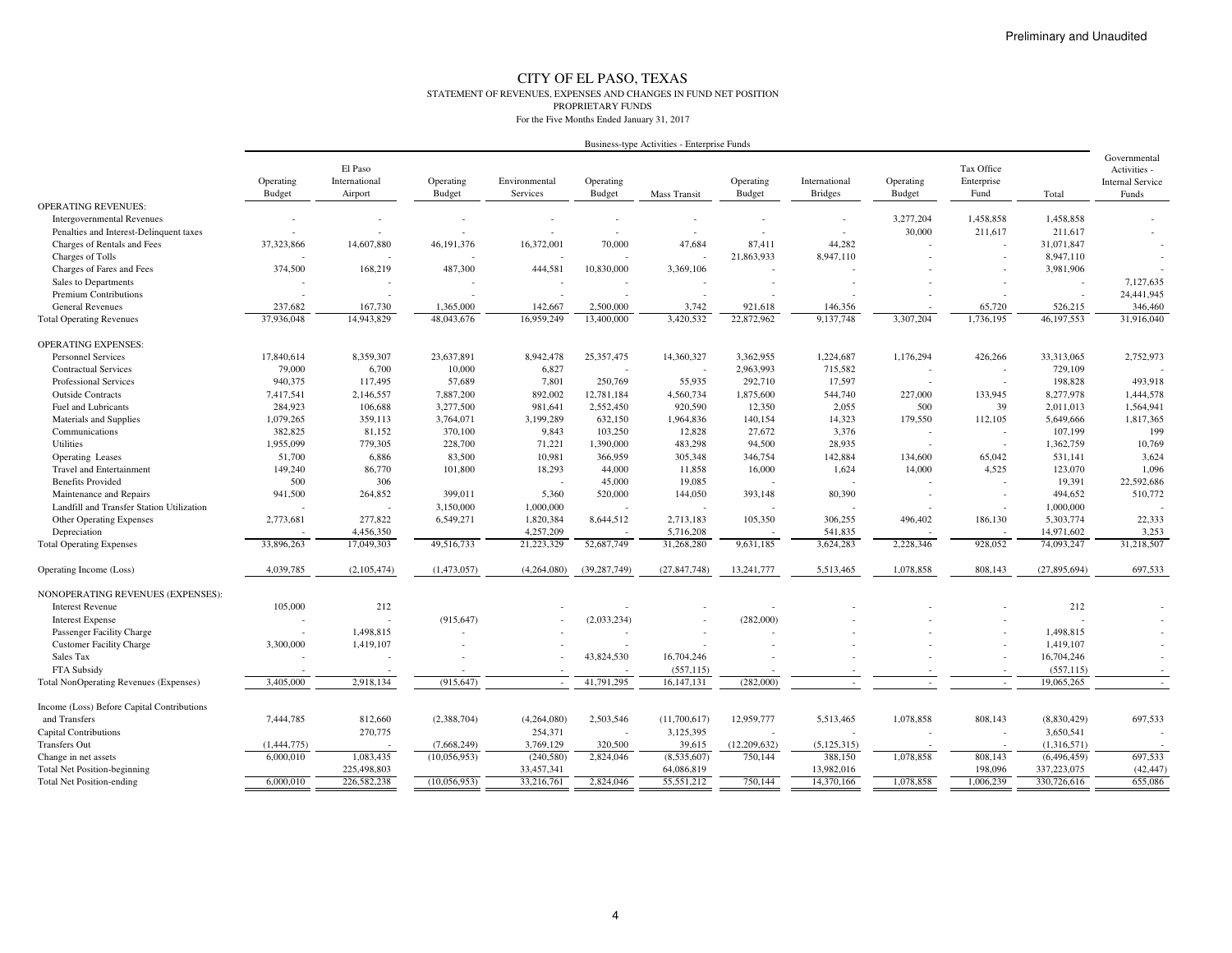STATEMENT OF CASH FLOWS PROPRIETARY FUNDS

|                                                                           | Business-type Activities - Enterprise Funds |                           |                     |                                 |                                      |              |                                                                  |  |
|---------------------------------------------------------------------------|---------------------------------------------|---------------------------|---------------------|---------------------------------|--------------------------------------|--------------|------------------------------------------------------------------|--|
|                                                                           | El Paso International<br>Airport            | Environmental<br>Services | <b>Mass Transit</b> | International<br><b>Bridges</b> | Tax Office<br><b>Enterprise Fund</b> | Totals       | Governmental<br>Activities -<br><b>Internal Service</b><br>Funds |  |
| <b>CASH FLOWS FROM OPERATING ACTIVITIES</b>                               |                                             |                           |                     |                                 |                                      |              |                                                                  |  |
| Receipts from Customers                                                   | 16,763,475                                  | 17,567,405                | 2,494,407           | 9,143,502                       | 1,626,565                            | 47,595,354   | 31,918,929                                                       |  |
| Payments to Suppliers                                                     | (7,063,696)                                 | (9,227,048)               | (12, 897, 346)      | (2,003,851)                     | (512,070)                            | (31,704,011) | (31, 456, 221)                                                   |  |
| Payments to Employees                                                     | (8, 293, 474)                               | (9,247,689)               | (14, 485, 681)      | (1, 122, 079)                   | (443, 459)                           | (33,592,382) | (2,842,494)                                                      |  |
| Net cash provided (used) by operating activities                          | 1,406,305                                   | (907, 332)                | (24,888,620)        | 6,017,572                       | 671,036                              | (17,701,039) | (2,379,786)                                                      |  |
| <b>CASH FLOWS FROM NONCAPITAL</b>                                         |                                             |                           |                     |                                 |                                      |              |                                                                  |  |
| <b>FINANCING ACTIVITIES</b>                                               |                                             |                           |                     |                                 |                                      |              |                                                                  |  |
| Transfers to Other Funds                                                  |                                             |                           | 39,615              | (5, 125, 315)                   |                                      | (5,085,700)  |                                                                  |  |
| Transfers from Other Funds                                                |                                             | 3,769,129                 |                     |                                 |                                      | 3,769,129    |                                                                  |  |
| Sales Tax                                                                 |                                             |                           | 16,565,619          |                                 | ä,                                   | 16,565,619   |                                                                  |  |
| FTA Subsidy                                                               |                                             |                           | (557, 114)          |                                 |                                      | (557, 114)   |                                                                  |  |
| Net cash provided (used) by noncapital financing                          |                                             |                           |                     |                                 |                                      |              |                                                                  |  |
| activities                                                                | $\sim$                                      | 3,769,129                 | 16,048,120          | (5, 125, 315)                   | $\overline{\phantom{a}}$             | 14,691,934   |                                                                  |  |
| <b>CASH FLOWS FROM CAPITAL AND</b><br><b>RELATED FINANCING ACTIVITIES</b> |                                             |                           |                     |                                 |                                      |              |                                                                  |  |
| Proceeds from Disposals                                                   |                                             |                           |                     |                                 |                                      |              |                                                                  |  |
| Passenger Facility Charge                                                 | 1,498,815                                   |                           |                     |                                 |                                      | 1,498,815    |                                                                  |  |
| <b>Customer Facility Charges</b>                                          | 1,419,107                                   |                           |                     |                                 |                                      | 1,419,107    |                                                                  |  |
| Capital Contributions from Federal Government                             | 270,775                                     | 3,742,395                 | 3,125,395           |                                 |                                      | 7,138,565    |                                                                  |  |
| Purchases of Capital Assets                                               | (732, 157)                                  | (3,860,496)               | (3,236,422)         | (83, 899)                       |                                      | (7,912,974)  | (8,015)                                                          |  |
| Payment of Landfill Closure and Transfer Station costs                    |                                             |                           |                     |                                 |                                      |              |                                                                  |  |
| Proceeds from Capital Debt                                                |                                             |                           |                     |                                 |                                      |              |                                                                  |  |
| Principal Paid on Capital Debt                                            |                                             |                           |                     | 108,376                         |                                      | 108,376      |                                                                  |  |
| Interest Paid on Capital Debt                                             |                                             |                           |                     |                                 |                                      |              |                                                                  |  |
| <b>Unamortized Bond Issue Expense</b>                                     |                                             |                           |                     |                                 |                                      |              |                                                                  |  |
| Proceeds from Sale of Capital Assets                                      |                                             |                           | 8,306               |                                 |                                      | 8,306        |                                                                  |  |
| Net cash provided (used) by capital and related<br>financing activities   | 2,456,540                                   | (118, 101)                | (102, 721)          | 24,477                          |                                      | 2,260,195    | (8,015)                                                          |  |
| <b>CASH FLOWS FROM INVESTING ACTIVITIES</b>                               |                                             |                           |                     |                                 |                                      |              |                                                                  |  |
| Proceeds from sales and maturities of investments                         |                                             |                           |                     |                                 |                                      |              |                                                                  |  |
| Purchases of Investments                                                  | ÷                                           |                           |                     |                                 |                                      |              |                                                                  |  |
| Interest                                                                  | 212                                         |                           |                     |                                 |                                      | 212          |                                                                  |  |
| Net cash provided (used) by investing activities                          | 212                                         |                           |                     |                                 |                                      | 212          | $\sim$                                                           |  |
| Net increase (decrease) in cash and cash equivalents                      | 3,863,057                                   | 2,743,696                 | (8,943,221)         | 916,734                         | 671,036                              | (748, 698)   | (2,387,801)                                                      |  |
| Cash and Cash Equivalents - beginning of the year                         | 36,032,930                                  | 46,869,374                | (20,715,453)        | 4,751,348                       | 388,678                              | 67,326,877   | 21,774,799                                                       |  |
| Cash and Cash Equivalents - end of the year                               | 39,895,987                                  | 49,613,070                | (29,658,674)        | 5,668,082                       | 1,059,714                            | 66,578,179   | 19,386,998                                                       |  |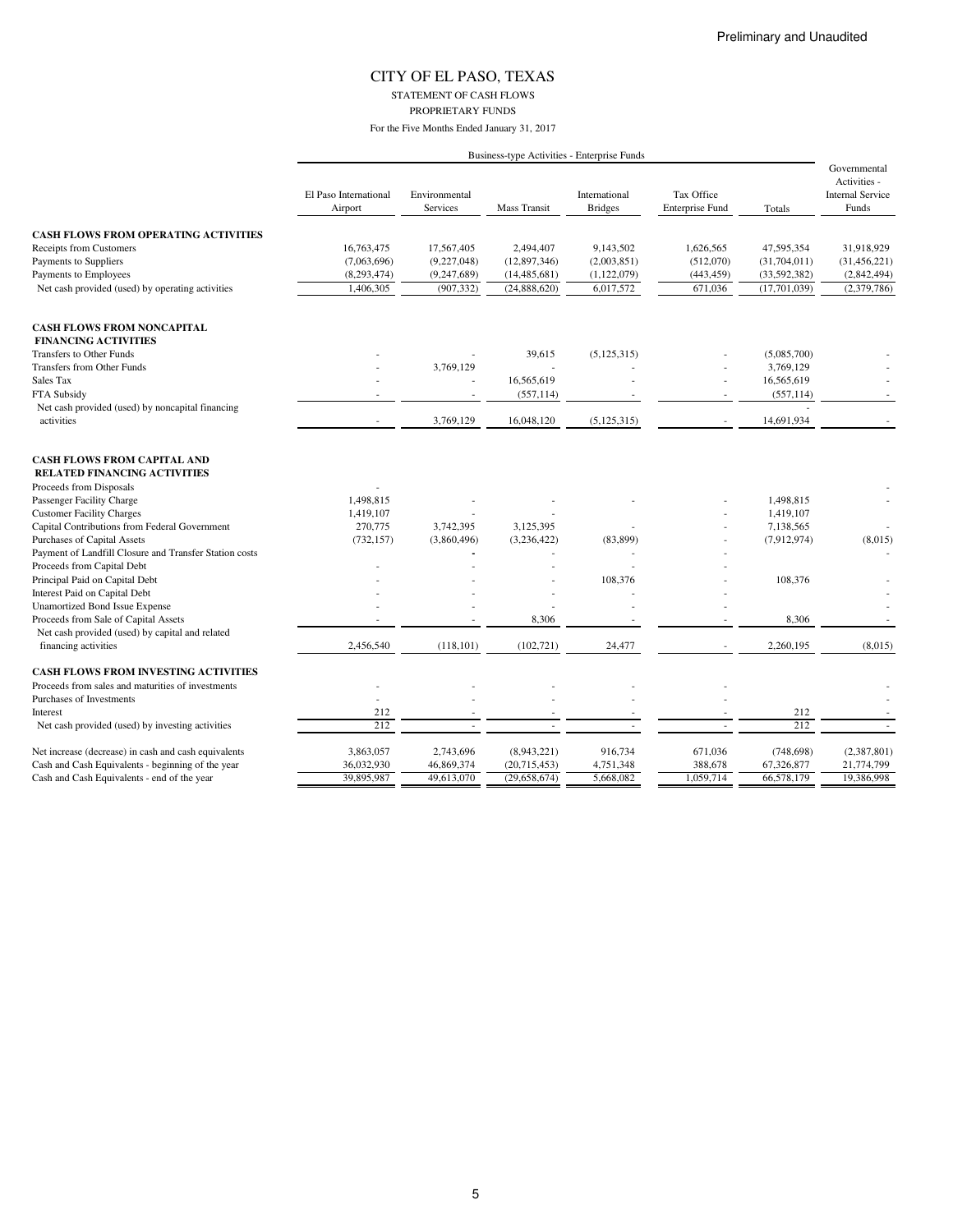STATEMENT OF CASH FLOWS PROPRIETARY FUNDS

For the Five Months Ended January 31, 2017

|                                                              | Business-type Activities - Enterprise Funds |                           |                |                                 |                                      |              |                                                                  |  |  |
|--------------------------------------------------------------|---------------------------------------------|---------------------------|----------------|---------------------------------|--------------------------------------|--------------|------------------------------------------------------------------|--|--|
|                                                              | El Paso International<br>Airport            | Environmental<br>Services | Mass Transit   | International<br><b>Bridges</b> | Tax Office<br><b>Enterprise Fund</b> | Totals       | Governmental<br>Activities -<br><b>Internal Service</b><br>Funds |  |  |
| <b>RECONCILIATION OF OPERATING INCOME (LOSS) TO NET CASH</b> |                                             |                           |                |                                 |                                      |              |                                                                  |  |  |
| PROVIDED (USED) BY OPERATING ACTIVITIES:                     |                                             |                           |                |                                 |                                      |              |                                                                  |  |  |
| Operating Income (Loss)                                      | (2,105,474)                                 | (4,264,080)               | (27, 847, 748) | 5,513,465                       | 808,143                              | (27,895,694) | 697,533                                                          |  |  |
| Adjustments to Reconcile Operating Income to Net Cash        |                                             |                           |                |                                 |                                      |              |                                                                  |  |  |
| Provided (Used) by Operating Activities:                     |                                             |                           |                |                                 |                                      |              |                                                                  |  |  |
| Landfill and Transfer Station Utilization                    |                                             |                           |                |                                 |                                      |              |                                                                  |  |  |
| Depreciation Expense                                         | 4,456,350                                   | 4,257,209                 | 5,716,208      | 541,835                         |                                      | 14,971,602   | 3,253                                                            |  |  |
| <b>Compensated Absences</b>                                  |                                             |                           |                |                                 |                                      |              |                                                                  |  |  |
| Other Post Employment Benefits                               | 349,376                                     | $\sim$                    | 495,077        | 156,148                         |                                      | 1,000,601    |                                                                  |  |  |
| Net Pension Obligation                                       | (50,070)                                    |                           | (135, 595)     | (9,303)                         |                                      | (194, 968)   |                                                                  |  |  |
| Change in Assets and Liabilities:                            |                                             |                           |                |                                 |                                      |              |                                                                  |  |  |
| Receivables, Net                                             | 2,959,414                                   | 589,059                   | (457, 858)     | 5,754                           | 2,601                                | 3,098,970    | 2,889                                                            |  |  |
| Inventories                                                  |                                             |                           |                |                                 |                                      |              | (178, 131)                                                       |  |  |
| <b>Other Assets</b>                                          |                                             | 19,097                    | (190, 961)     |                                 | (112, 231)                           | (284,095)    | (500, 001)                                                       |  |  |
| Accounts and other payables                                  | (2,838,926)                                 | (1,113,406)               | (1,998,845)    | (146,090)                       | (10, 284)                            | (6,107,551)  | (2,315,808)                                                      |  |  |
| <b>Accrued Expenses</b>                                      | (1,364,365)                                 | (395, 211)                | (468, 898)     | (44, 237)                       | (17, 193)                            | (2,289,904)  | (89, 521)                                                        |  |  |
| Net cash provided (used) by operating activities             | 1,406,305                                   | (907, 332)                | (24,888,620)   | 6,017,572                       | 671,036                              | (17,701,039) | (2,379,786)                                                      |  |  |

6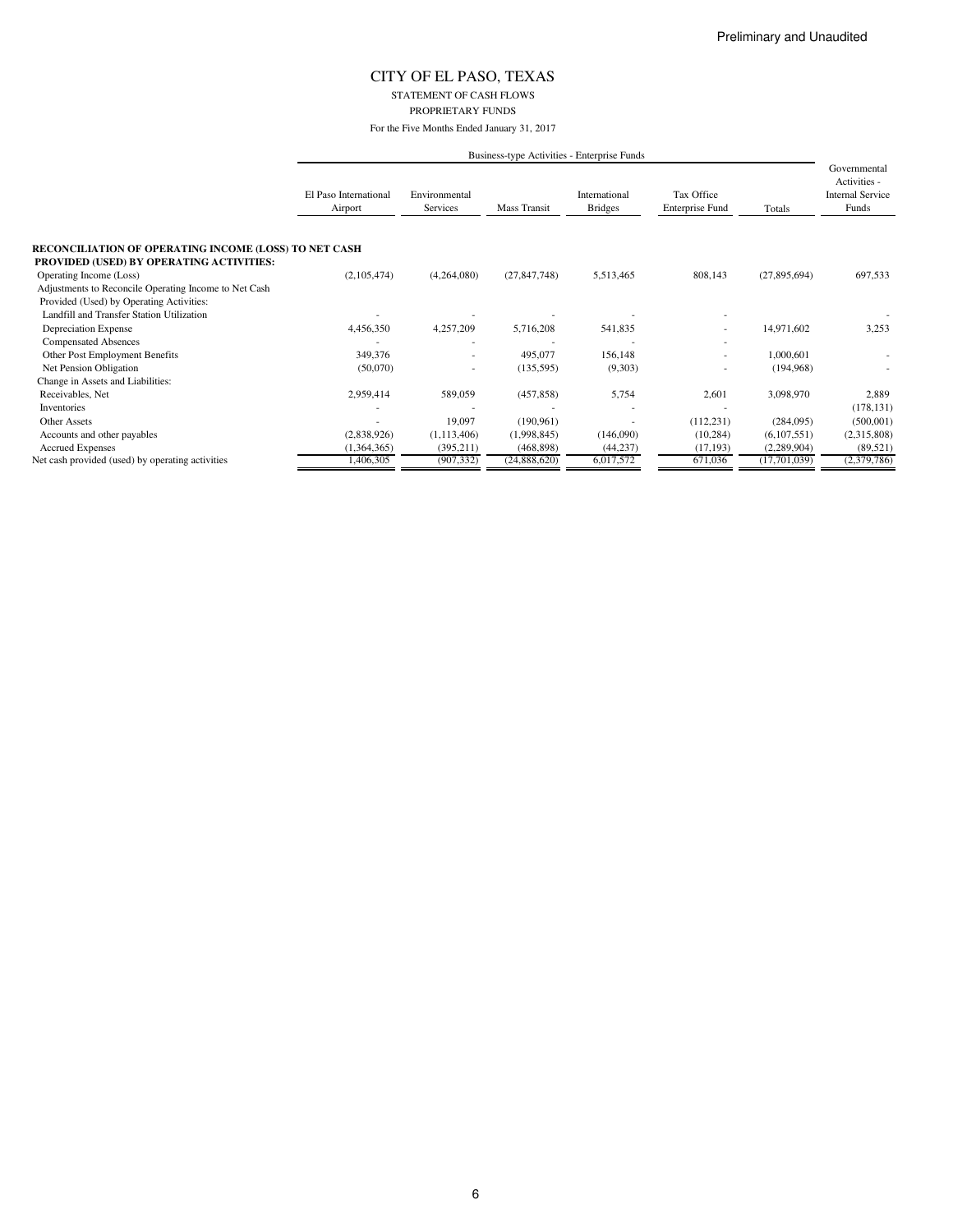### CITY OF EL PASO, TEXAS STATEMENT OF FIDUCIARY NET POSITION FIDUCIARY FUNDS January 31, 2017

|                                                        | <b>Pension Trust Funds</b> | Private-Purpose<br><b>Trusts</b> | <b>Agency Funds</b> |
|--------------------------------------------------------|----------------------------|----------------------------------|---------------------|
| <b>ASSETS</b>                                          |                            |                                  |                     |
| Cash and Cash Equivalents                              | 20,884,120                 | 5,093,726                        | 599,909,591         |
| Investments:                                           |                            |                                  |                     |
| Commingled Funds                                       | 53,833,171                 |                                  |                     |
| High-yield Bond Obligations                            | 47,826,591                 |                                  |                     |
| <b>Mutual Funds</b>                                    | 21,254,906                 |                                  |                     |
| Corporate Stocks                                       | 102,495,709                |                                  |                     |
| <b>Bank Collective Investment Funds</b>                | 186,488,037                |                                  |                     |
| Foreign Exchange Contract                              |                            |                                  |                     |
| <b>Private Equities</b>                                | 115,512,002                |                                  |                     |
| Investment in Real Estate Funds                        | 142,368,654                |                                  |                     |
| <b>Fixed Income Securities</b>                         | 459,583,003                |                                  |                     |
| Domestic Equities                                      | 429, 373, 652              |                                  |                     |
| <b>International Equities</b>                          | 365,590,763                |                                  |                     |
| Invested securities lending collateral                 | 100,302,725                |                                  |                     |
| Receivables - Net of Allowances                        |                            |                                  |                     |
| Trade                                                  |                            |                                  | 5,591               |
| <b>Commission Credits Receivable</b>                   | 135,603                    |                                  |                     |
| Due from Brokers For Securities Sold                   | 279,023                    |                                  |                     |
| <b>Employer Contributions</b>                          | 1,006,779                  |                                  |                     |
| <b>Employee Contributions</b>                          | 698,104                    |                                  |                     |
| Interest                                               | 843,024                    |                                  |                     |
| Other                                                  | 171                        |                                  |                     |
| <b>Taxes</b>                                           | $\overline{a}$             |                                  | 79,177,298          |
| Prepaid Items                                          | 22,895                     |                                  |                     |
| Due from Other Funds                                   |                            |                                  | 294,337             |
| Capital Assets:                                        |                            |                                  |                     |
| Buildings, Improvements & Equipment, Net               | 2,703,656                  |                                  |                     |
|                                                        |                            |                                  |                     |
| <b>Total Assets</b>                                    | 2,051,202,588              | 5,093,726                        | 679,386,817         |
| <b>LIABILITIES</b>                                     |                            |                                  |                     |
| Accounts Payable                                       | 102,955,876                | 3                                | 332,713             |
| <b>Accrued Payroll</b>                                 | 2,344,354                  |                                  |                     |
| Prepaid Property Taxes                                 |                            |                                  | 213,326             |
| Deferred Revenue - Commission Credits                  | 135,603                    |                                  |                     |
| Due to Other Government Agencies                       |                            |                                  | 596,681,516         |
| Property Taxes Subject to Refund-Other Taxing Entities |                            |                                  | 3,314,654           |
| Uncollected Property Taxes-Other Taxing Entities       |                            |                                  | 78,844,608          |
| <b>Total liabilities</b>                               | 105,435,833                | 3                                | 679,386,817         |
|                                                        |                            |                                  |                     |
| <b>NET POSITION:</b>                                   |                            |                                  |                     |
| Held in Trust for Pension Benefits and Other Purposes  | 1,945,766,755              | 5,093,723                        |                     |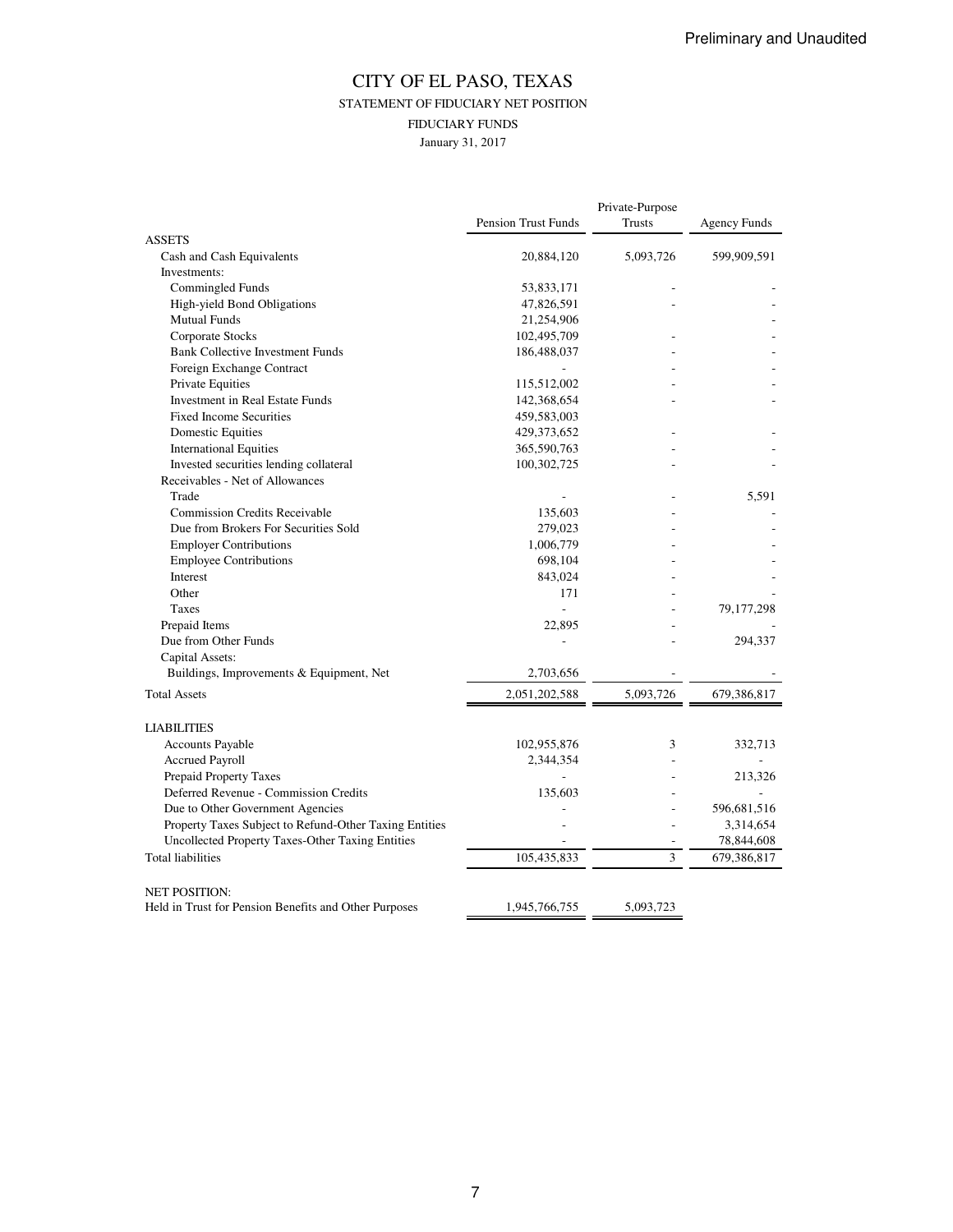### CITY OF EL PASO, TEXAS STATEMENT OF CHANGES IN FIDUCIARY NET POSITION FIDUCIARY FUNDS For the Five Months Ended January 31, 2017

|                                               | Pension Trust  | Private-Purpose |
|-----------------------------------------------|----------------|-----------------|
|                                               | Funds          | <b>Trusts</b>   |
|                                               |                |                 |
| <b>ADDITIONS:</b>                             |                |                 |
| Contributions:                                |                |                 |
| Employer                                      | 48,562,872     |                 |
| Employee                                      | 35,133,362     |                 |
| Total contributions                           | 83,696,234     |                 |
| Rental vehicle sales tax                      |                | 1,226,703       |
| Miscellaneous                                 |                | 46,472          |
| Investment income:                            |                |                 |
| Net depreciation if fair value of investments | (35,772,291)   |                 |
| Interest                                      | 14,622,724     |                 |
| Dividends                                     | 14,279,925     |                 |
| Securities lending income                     | 461,478        |                 |
| Investment advisor fees                       | (8,275,594)    |                 |
| Net investment income                         | (14, 745, 168) |                 |
| Total additions                               | 68,976,090     | 1,273,175       |
| DEDUCTIONS:                                   |                |                 |
| Benefits paid to participants                 | 117,855,995    |                 |
| Refunds                                       | 5,893,687      |                 |
| Administrative expenses                       | 3,041,280      |                 |
| Depreciation and amortization expense         | 172,814        |                 |
| Expended for other purposes                   |                | 40,568          |
| <b>Total deductions</b>                       | 126,963,776    | 40,568          |
| Change in net assets                          | (57, 987, 686) | 1,232,607       |
| Net position - beginning of the year          | 2,003,754,441  | 3,861,116       |
| Net position - end of the year                | 1,945,766,755  | 5,093,723       |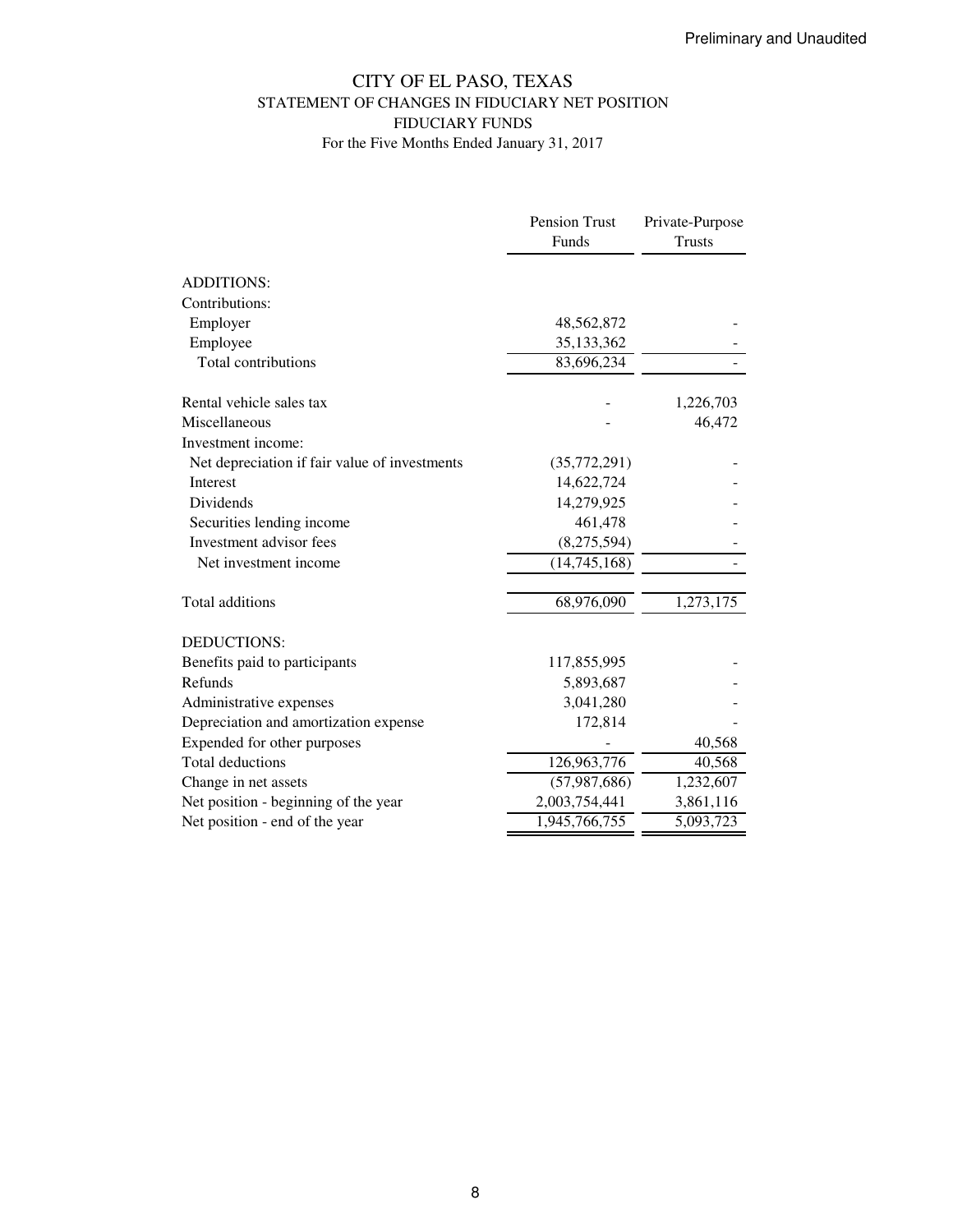#### REQUIRED SUPPLEMENTARY INFORMATION

SCHEDULE OF REVENUES, EXPENDITURES AND CHANGES IN FUND BALANCE - BUDGET AND ACTUAL

GENERAL FUND

For the Five Months Ended January 31, 2017

|                                                              | <b>Budgeted Amounts</b> |               |                   |                                                  |             |
|--------------------------------------------------------------|-------------------------|---------------|-------------------|--------------------------------------------------|-------------|
|                                                              |                         | Final         | Actual<br>Amounts | Variance with<br><b>Final Budget</b><br>Positive |             |
|                                                              | Original                |               |                   | (Negative)                                       | % of Budget |
| Resources (inflows):                                         |                         |               |                   |                                                  |             |
| Property taxes                                               | 159,792,428             | 159,792,428   | 113, 131, 482     | (46,660,946)                                     | 70.80%      |
| Penalties and Interest-Delinquent taxes                      | 181,114                 | 181,114       | 304,629           | 123,515                                          | 168.20%     |
| Sales taxes                                                  | 89,998,184              | 89,998,184    | 34,825,229        | (55, 172, 955)                                   | 38.70%      |
| Franchise fees                                               | 53,985,339              | 53,985,339    | 16,226,591        | (37, 758, 748)                                   | 30.06%      |
| Licenses and permits                                         | 12,956,767              | 12,956,767    | 5,390,033         | (7, 566, 734)                                    | 41.60%      |
| Fines and forfeitures                                        | 10,841,457              | 10,841,457    | 3,019,559         | (7,821,898)                                      | 27.85%      |
| Charges for services                                         | 36,015,530              | 36,226,272    | 11,025,721        | (25,200,551)                                     | 30.44%      |
| Intergovernmental revenues                                   | 469,169                 | 469,169       | 90,456            | (378, 713)                                       | 19.28%      |
| County Participation                                         | 400,871                 | 400,871       |                   | (400, 871)                                       |             |
| Rents and other                                              | 1,633,125               | 1,633,125     | 644,689           | (988, 436)                                       | 39.48%      |
| <b>Interest</b>                                              | 25,000                  | 25,000        |                   | (25,000)                                         |             |
| Transfers In                                                 | 15,657,871              | 15,657,871    | 6,130,919         | (9,526,952)                                      | 39.16%      |
| Amounts available for appropriation from                     |                         |               |                   |                                                  |             |
| current year resources                                       | 381,956,855             | 382, 167, 597 | 190,789,308       | (191, 378, 289)                                  | 49.92%      |
| Charges to appropriations (outflows):<br>General Government: |                         |               |                   |                                                  |             |
| Mayor and Council                                            | 1,250,720               | 1,250,736     | 445,967           | 804,769                                          | 35.66%      |
| City Manager                                                 | 1,352,512               | 1,352,512     | 472,275           | 880,237                                          | 34.92%      |
| Office of Management and Budget                              | 933,240                 | 933,240       | 285,397           | 647,843                                          | 30.58%      |
| <b>Internal Audit</b>                                        | 685,089                 | 685,089       | 216,803           | 468,286                                          | 31.65%      |
| Public Information                                           | 297,849                 | 297,848       | 129,052           | 168,796                                          | 43.33%      |
| Municipal Clerk                                              | 2,263,925               | 2,263,927     | 712,326           | 1,551,601                                        | 31.46%      |
| <b>Financial Services</b>                                    | 4,261,382               | 4,261,384     | 1,595,714         | 2,665,670                                        | 37.45%      |
| <b>Information Technology</b>                                | 7,883,298               | 7,883,298     | 4,160,424         | 3,722,874                                        | 52.78%      |
| City Attorney                                                | 4,018,024               | 4,018,024     | 1,335,050         | 2,682,974                                        | 33.23%      |
| Human Resources                                              | 1,090,693               | 1,090,695     | 503,389           | 587,306                                          | 46.15%      |
| Public Safety and Community Services:                        |                         |               |                   |                                                  |             |
| Police Department                                            | 123,030,759             | 123,030,759   | 48,381,847        | 74,648,912                                       | 39.33%      |
| Fire Department                                              | 101,467,223             | 101,467,225   | 40,410,718        | 61,056,507                                       | 39.83%      |
| Municipal Court                                              | 3,232,870               | 3,232,870     | 1,165,652         | 2,067,218                                        | 36.06%      |
| Public Health                                                | 6,216,945               | 6,216,949     | 2,149,890         | 4,067,059                                        | 34.58%      |
| Library                                                      | 9,317,703               | 9,317,704     | 3,261,852         | 6,055,852                                        | 35.01%      |
| Parks Department                                             | 22,204,028              | 22,204,025    | 7,750,215         | 14,453,810                                       | 34.90%      |
| Transportation and Public Works:                             |                         |               |                   |                                                  |             |
| Facilities Maintenance                                       | 22, 151, 503            | 22, 151, 503  | 8,153,782         | 13,997,721                                       | 36.81%      |
| Engineering                                                  | 5,534,612               | 5,534,611     | 2,095,557         | 3,439,054                                        | 37.86%      |
| <b>Street Department</b>                                     | 13,827,038              | 13,827,042    | 5,934,446         | 7,892,596                                        | 42.92%      |
| Development and Tourism:<br>City Development:                |                         |               |                   |                                                  |             |
| <b>Business Center</b>                                       | 5,630,862               | 5,630,862     | 2,044,085         | 3,586,777                                        | 36.30%      |
| Building Permits Inspection-Commercial                       | 1,119,314               | 1,119,314     | 405,994           | 713,320                                          | 36.27%      |
| Economic Development                                         | 2,226,928               | 2,226,931     | 654,495           | 1,572,436                                        | 29.39%      |
| Community and human development                              | 593,777                 | 593,779       | 158,330           | 435,449                                          | 26.66%      |
| Culture and recreation:                                      |                         |               |                   |                                                  |             |
| Art Museum                                                   | 1,167,576               | 1,167,576     | 341,073           | 826,503                                          | 29.21%      |
| <b>History Museum</b>                                        | 638,188                 | 638,188       | 209,633           | 428,555                                          | 32.85%      |
| Archeology Museum                                            | 255,921                 | 255,922       | 79,701            | 176,221                                          | 31.14%      |
| <b>Cultural Affairs</b>                                      | 385,475                 | 385,476       | 134,829           | 250,647                                          | 34.98%      |
| Zoo                                                          | 4,604,901               | 4,604,900     | 1,725,844         | 2,879,056                                        | 37.48%      |
| Nondepartmental:                                             |                         |               |                   |                                                  |             |
| Non Departmental                                             | 34,314,501              | 34,525,208    | 14,062,339        | 20,462,869                                       | 40.73%      |
| Total charges to appropriations                              | 381,956,855             | 382,167,597   | 148,976,679       | 233,190,918                                      | 38.98%      |
|                                                              |                         |               |                   |                                                  |             |
| Increase (Decrease) in fund balance:                         |                         |               | 41,812,629        | 41,812,629                                       |             |
| Fund balance, Beginning                                      | 44,583,921              | 44,583,921    | 44,583,921        |                                                  |             |
| Fund balance, Ending                                         | 44,583,921              | 44,583,921    | 86,396,550        | 41,812,629                                       |             |

This budget and this schedule are prepared on a basis consistent with accounting principles generally accepted in the United States.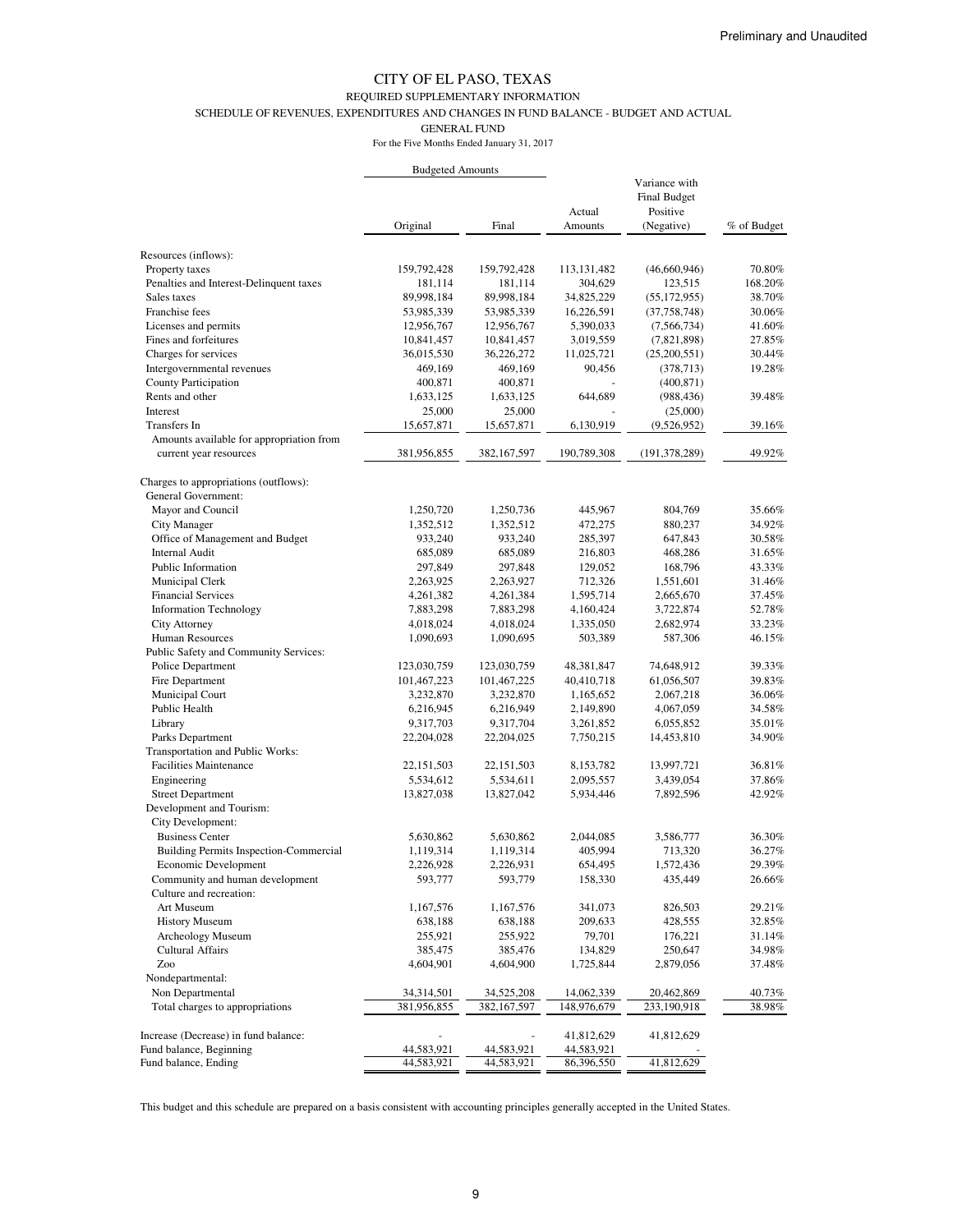### CITY OF EL PASO, TEXAS COMBINING BALANCE SHEET NONMAJOR GOVERNMENTAL FUNDS January 31, 2017

|                                                           | Federal<br>Grants | <b>State Grants</b> | <b>Other Grants</b> | Public<br>Health        | Nongrants            | Total                |
|-----------------------------------------------------------|-------------------|---------------------|---------------------|-------------------------|----------------------|----------------------|
| <b>ASSETS</b>                                             |                   |                     |                     |                         |                      |                      |
| Cash and Cash Equivalents                                 | (5,657,903)       | (703, 447)          | 18,469              | 8,293,211               | 33, 141, 573         | 34,974,339           |
| Receivables - Net of Allowances                           |                   |                     |                     |                         |                      |                      |
| Interest                                                  | 3                 |                     |                     | 1,079                   | 116                  | 1,198                |
| Trade                                                     |                   | 11,134              |                     | 8,532                   | 212,443              | 232,109              |
| <b>Notes</b>                                              | 23,069            |                     |                     |                         |                      | 23,069               |
| Due From Other Government Agencies                        | 6,181,597         | 857,890             |                     | 4,588,176               |                      | 11,777,290           |
| Other                                                     |                   |                     |                     | 2,028                   | 2,450,658            | 2,452,686            |
| Inventory<br><b>Total Assets</b>                          | 546,766           | 165,577             | 18,469              | $\overline{12,}893,026$ | 53,599<br>35,858,389 | 53,599<br>49,514,290 |
|                                                           |                   |                     |                     |                         |                      |                      |
| <b>LIABILITIES</b>                                        |                   |                     |                     |                         |                      |                      |
| <b>Accounts Payable</b>                                   | 78,288            | 56,319              | 13,445              | 126,566                 | 2,237,519            | 2,544,200            |
| <b>Taxes Payable</b>                                      |                   |                     |                     |                         | 3,099                | 3,099                |
| <b>Unearned Revenue</b>                                   | 468,478           | 55,694              |                     | 12,766,460              | 2,042,803            | 15,333,435           |
| Due To Other Government Agencies                          |                   | 53,564              | 5,024               |                         |                      | 58,588               |
| <b>Total Liabilities</b>                                  | 546,766           | 165,577             | 18,469              | 12,893,026              | 4,283,421            | 17,939,322           |
| <b>FUND BALANCES:</b>                                     |                   |                     |                     |                         |                      |                      |
| Nonspendable                                              |                   |                     |                     |                         | 53,599               | 53,599               |
| Restricted                                                |                   |                     |                     |                         | 18,298,004           | 18,298,004           |
| Committed                                                 |                   |                     |                     |                         | 13,223,365           | 13,223,365           |
| <b>TOTAL FUND BALANCES</b><br>TOTAL LIABILITIES, AND FUND |                   |                     |                     | $\overline{a}$          | 31,574,968           | 31,574,968           |
| <b>BALANCES</b>                                           | 546,766           | 165,577             | 18,469              | 12,893,026              | 35,858,389           | 49,514,290           |

- 100 minutes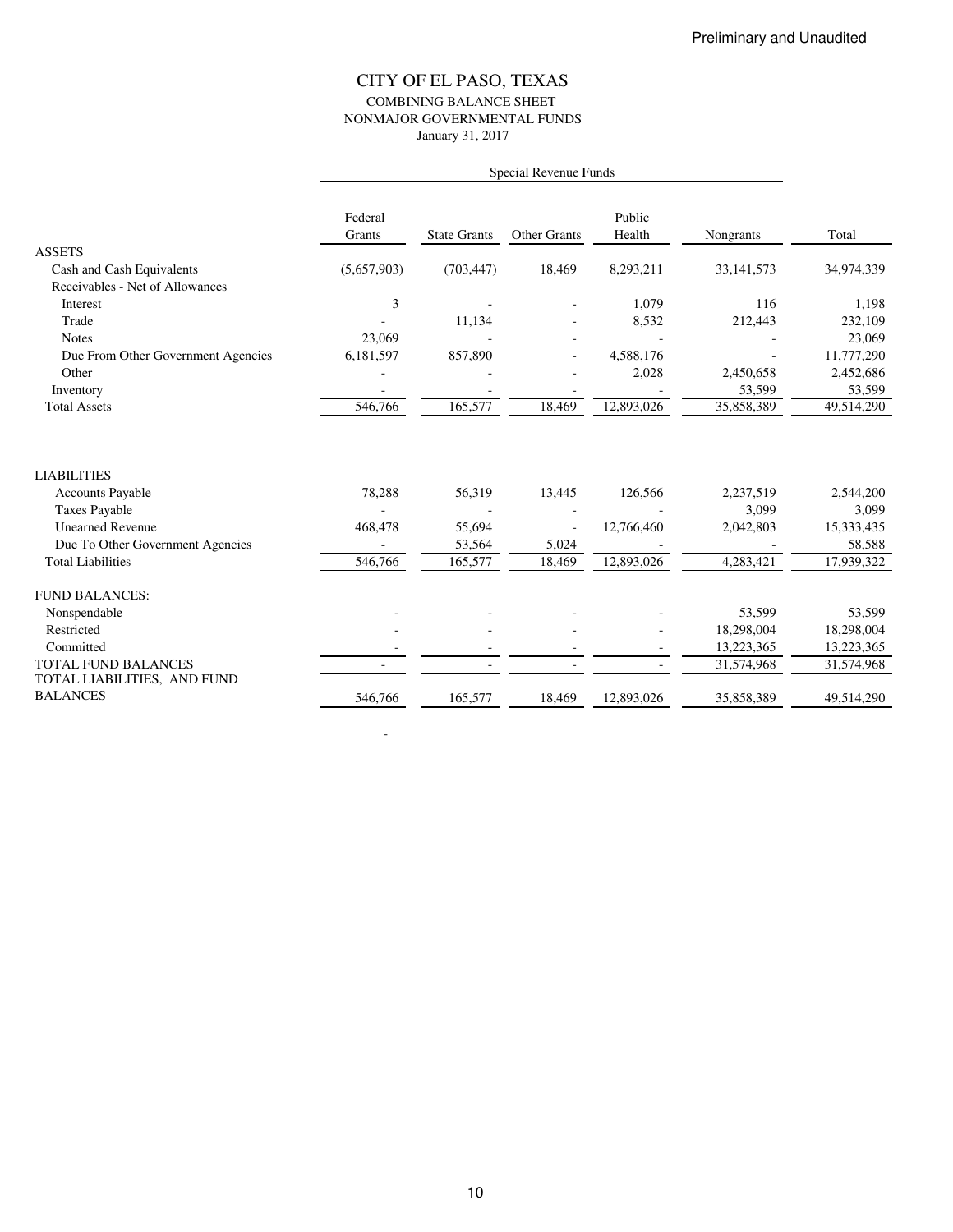#### CITY OF EL PASO, TEXAS COMBINING STATEMENT OF REVENUES, EXPENDITURES AND CHANGES IN FUND BALANCESNONMAJOR GOVERNMENTAL FUNDS

|                                              | Special Revenue runds |                     |              |                  |               |               |
|----------------------------------------------|-----------------------|---------------------|--------------|------------------|---------------|---------------|
|                                              | Federal<br>Grants     | <b>State Grants</b> | Other Grants | Public<br>Health | Nongrants     | Total         |
| Revenues                                     |                       |                     |              |                  |               |               |
| <b>Sales Taxes</b>                           |                       |                     |              |                  | 1,163,784     | 1,163,784     |
| <b>Charges for Services</b>                  |                       |                     | 200          | 3,177,598        | 7,378,130     | 10,555,928    |
| <b>Fines and Forfeitures</b>                 |                       |                     |              |                  | 857,329       | 857,329       |
| Licenses and Permits                         | 7,800                 |                     |              |                  |               | 7,800         |
| <b>Intergovernmental Revenues</b>            | 3,753,909             | 1,147,876           |              | 1,904,051        | 37,426        | 6,843,262     |
| Rents and Other                              | (7, 379)              |                     | 30,679       | -1               | 412,688       | 435,989       |
| <b>Total revenues</b>                        | 3,754,330             | 1,147,876           | 30,879       | 5,081,650        | 12,888,295    | 22,903,030    |
| Expenditures                                 |                       |                     |              |                  |               |               |
| Current:                                     |                       |                     |              |                  |               |               |
| <b>General Government</b>                    |                       | 17,982              |              |                  | 223,394       | 241,376       |
| <b>Public Safety</b>                         | 1,714,522             | 876,001             |              | 100,245          | 1,920,337     | 4,611,105     |
| Public Works                                 |                       |                     |              |                  | 1,614,737     | 1,614,737     |
| Public Health                                |                       |                     |              | 4,784,470        |               | 4,784,470     |
| Parks Department                             | 466                   | 8,396               |              |                  | 703,892       | 712,754       |
| Library                                      | 37,472                | 1,230               |              |                  | 3,291         | 41,993        |
| Non Departmental                             |                       |                     |              |                  | 101,025       | 101,025       |
| <b>Culture and Recreation</b>                | 1,870                 | 145,247             | 30,879       |                  | 3,768,407     | 3,946,403     |
| Economic Development                         | 2,000,000             |                     |              |                  | 1,447,429     | 3,447,429     |
| <b>Environmental Code Compliance</b>         |                       |                     |              |                  | 324,703       | 324,703       |
| Community and Human Development              |                       | 48,941              |              |                  | 31,164        | 80,105        |
| Capital Outlay                               |                       | 50,079              |              | 196,935          | 238,310       | 485,324       |
| Total expenditures                           | 3,754,330             | 1,147,876           | 30,879       | 5,081,650        | 10,376,689    | 20,391,424    |
| Excess (Deficiency) of revenues over (under) |                       |                     |              |                  |               |               |
| expenditures                                 |                       |                     |              |                  | 2,511,606     | 2,511,606     |
| OTHER FINANCING SOURCES(USES):               |                       |                     |              |                  |               |               |
| Transfers In                                 |                       |                     |              |                  | 474,827       | 474,827       |
| <b>Transfers Out</b>                         |                       |                     |              | $\overline{a}$   | (4,122,490)   | (4,122,490)   |
| Budget only                                  |                       |                     |              |                  | (3,852,303)   | (3,852,303)   |
| Other Sources (Uses)                         |                       |                     |              |                  | 3,852,303     | 3,852,303     |
| Total other financing sources (uses):        |                       |                     |              |                  | (3,647,663)   | (3,647,663)   |
| Net change in fund balances                  |                       |                     |              |                  | (1, 136, 057) | (1, 136, 057) |
| Fund balances - beginning of year            |                       |                     |              |                  | 32,711,025    | 32,711,025    |
| Fund balances - end of year                  |                       |                     |              | $\blacksquare$   | 31,574,968    | 31,574,968    |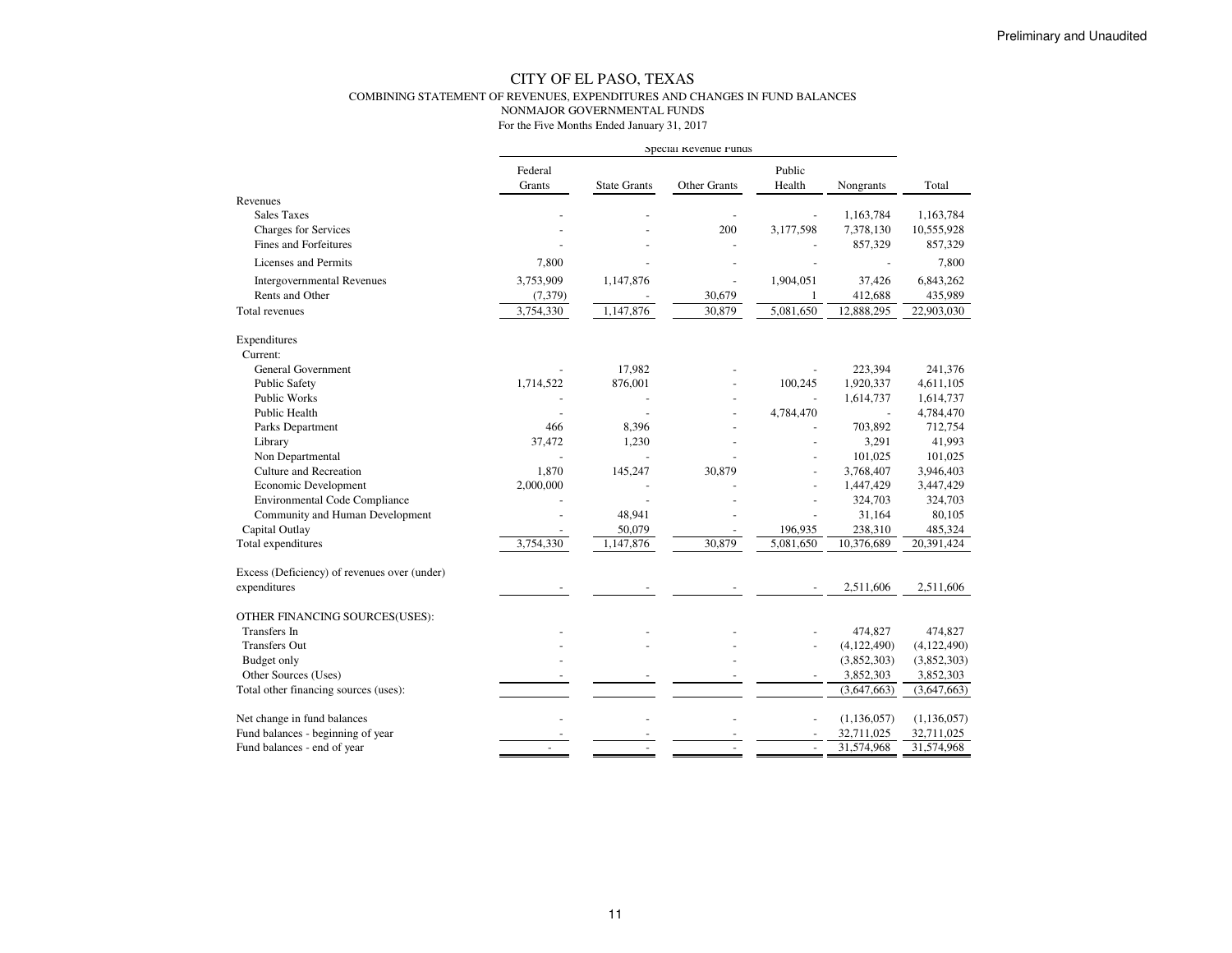SCHEDULE OF REVENUES, EXPENDITURES AND CHANGES IN FUND BALANCES - BUDGET AND ACTUAL

DEBT SERVICE FUND

For the Five Months Ended January 31, 2017

|                                          | <b>Budgeted Amounts</b> |            | Actual     | Variance with<br><b>Final Budget</b><br>Positive<br>(Negative) |  |
|------------------------------------------|-------------------------|------------|------------|----------------------------------------------------------------|--|
|                                          | Adopted                 | Final      | Amounts    |                                                                |  |
|                                          |                         |            |            |                                                                |  |
| Resources (inflows):                     |                         |            |            |                                                                |  |
| Property taxes                           | 90,394,629              | 90,394,629 | 63,802,731 | (26,591,898)                                                   |  |
| Penalties and Interest-Delinquent taxes  |                         |            | 149,855    | 149,855                                                        |  |
| Parking meter revenue                    | 1,208,750               | 1,208,750  | 524,738    | (684, 012)                                                     |  |
| Federal tax credit - Build America Bonds | 2,090,850               | 2,090,850  |            | (2,090,850)                                                    |  |
| Face amount of refunding bonds issued    |                         |            |            |                                                                |  |
| Premium on bonds issued                  |                         |            |            |                                                                |  |
| Transfers from other funds               | 2,441,430               | 2,441,430  |            | (2,441,430)                                                    |  |
| Amounts available for appropriation      | 96,135,659              | 96,135,659 | 64,477,324 | (31,658,335)                                                   |  |
| Charges to appropriations (outflows):    |                         |            |            |                                                                |  |
| Debt service:                            |                         |            |            |                                                                |  |
| Principal                                | 37,417,006              | 37,417,006 |            | 37,417,006                                                     |  |
| <b>Interest</b>                          | 58,520,723              | 58,520,723 |            | 58,520,723                                                     |  |
| Fiscal fees                              |                         |            | 6,200      | (6,200)                                                        |  |
| <b>Transfers Out</b>                     | 125,930                 | 125,930    |            | 125,930                                                        |  |
| Arbitrage rebate                         |                         |            |            |                                                                |  |
| Total charges to appropriations          | 96,063,659              | 96,063,659 | 6,200      | 96,057,459                                                     |  |
|                                          |                         |            |            |                                                                |  |
| Increase (Decrease) in fund balance      | 72,000.00               | 72,000     | 64,471,124 | 64,399,124                                                     |  |
| Fund balance, Beginning                  | 2,172,611               | 2,172,611  | 4,002,587  | 1,829,976                                                      |  |
| Fund balance, Ending                     | 2,244,611               | 2,244,611  | 68,473,711 | 66,229,100                                                     |  |

This budget and this schedule are prepared on a basis consistent with accounting principles generally accepted in the United States.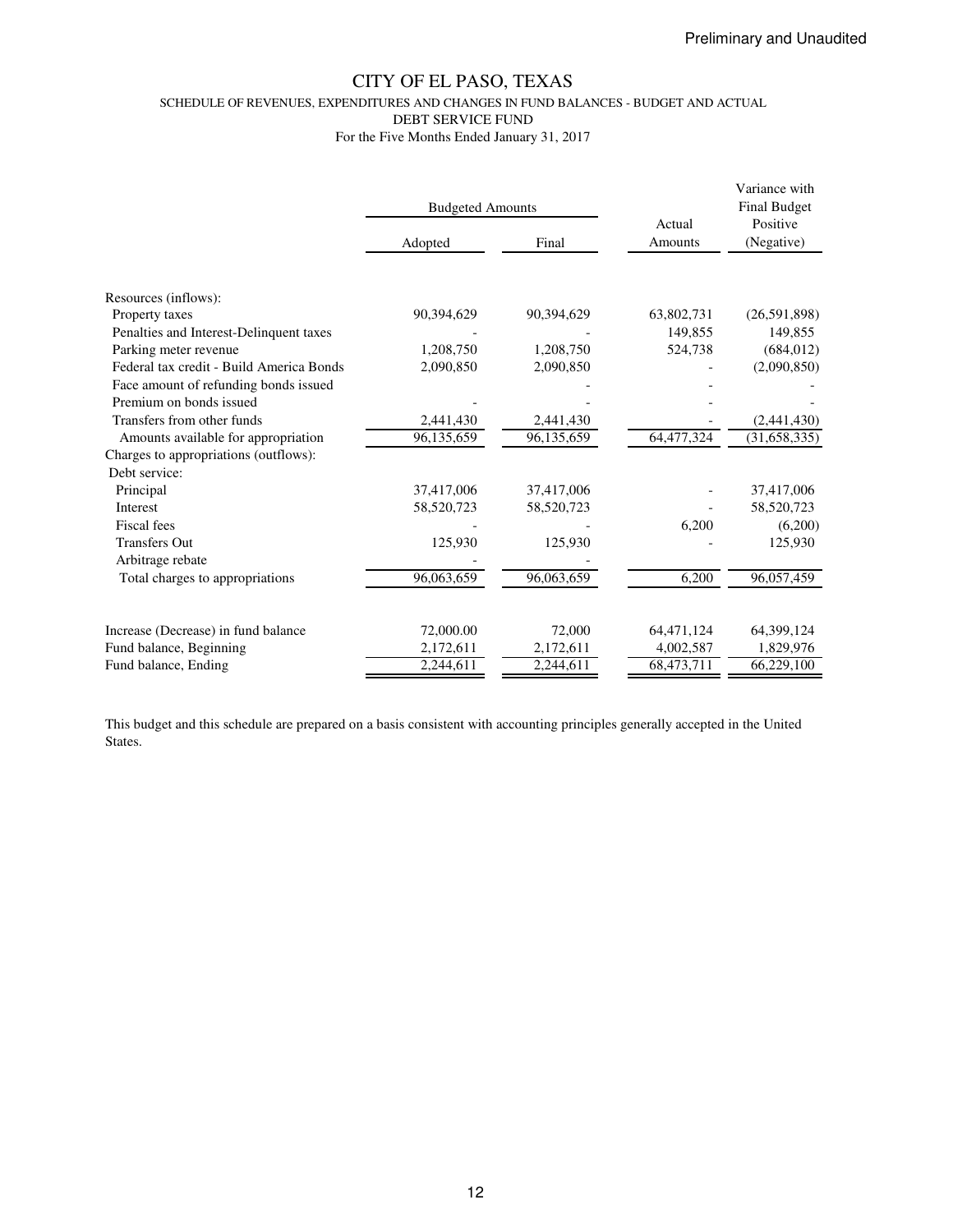STATEMENT OF NET POSITION

INTERNAL SERVICE FUNDS

January 31, 2017

|                                                       | <b>SUPPLY AND</b> | <b>SELF</b>      |                   |
|-------------------------------------------------------|-------------------|------------------|-------------------|
|                                                       | <b>SUPPORT</b>    | <b>INSURANCE</b> | <b>TOTALS</b>     |
| <b>ASSETS:</b>                                        |                   |                  |                   |
| Cash and Cash Equivalents                             | 950,325           | 18,436,673       | 19,386,998        |
| Receivables - Net of Allowances                       |                   |                  |                   |
| Interest                                              |                   | 568              | 568               |
| Trade                                                 | 4,160             | 3,159            | 7,319             |
| Inventory                                             | 1,117,906         |                  | 1,117,906         |
| Capital Assets:                                       |                   |                  |                   |
| Buildings, Improvements & Equipment, Net              | 397,047           |                  | 397,047           |
| <b>TOTAL ASSETS</b>                                   | 2,477,453         | 18,940,401       | 21,417,854        |
| DEFERRED OUTFLOWS OF RESOURCES                        |                   |                  |                   |
| Deferred Outflow of Resources - Pension Contributions | 396,605           | 115,316          | 511,921           |
| Deferred Outflow of Resources - Econ/Demog Losses     | 420,082           | 122,143          | 542,225           |
| <b>Total Deferred Outflows of Resources</b>           | 816,687           | 237,459          | 1,054,146         |
| Total Assets & Deferred Outflows                      | 3,294,140         | 19,177,860       | 22,472,000        |
| <b>LIABILITIES:</b>                                   |                   |                  |                   |
| <b>Accounts Payable</b>                               | 59,249            | (1,084,040)      | (1,024,791)       |
| <b>Compensated Absences</b>                           | 613,144           | 112,183          | 725,327           |
| Other Postemployment Benefits                         | 1,755,596         | 238,964          | 1,994,560         |
| Net Pension Obligation                                | 3,335,555         | 969,837          | 4,305,392         |
| Claims and Judgments                                  |                   | 15,816,426       | 15,816,426        |
| <b>TOTAL LIABILITIES</b>                              | 5,763,544         | 16,053,370       | 21,816,914        |
| DEFERRED INFLOWS OF RESOURCES                         |                   |                  |                   |
| Deferred Inflow of Resources - Investment Earnings    |                   |                  |                   |
| <b>Total Deferred Inflows of Resources</b>            |                   |                  |                   |
| <b>NET POSITION:</b>                                  |                   |                  |                   |
|                                                       | 75,882            |                  |                   |
| Net investment in capital assets<br>Unrestricted      | (2,545,286)       | 3,124,490        | 75,882<br>579,204 |
|                                                       |                   |                  |                   |
| <b>TOTAL NET POSITION</b>                             | (2,469,404)       | 3,124,490        | 655,086           |
| TOTAL LIABILITIES AND NET POSITION                    | 3.294.140         | 19,177,860       | 22,472,000        |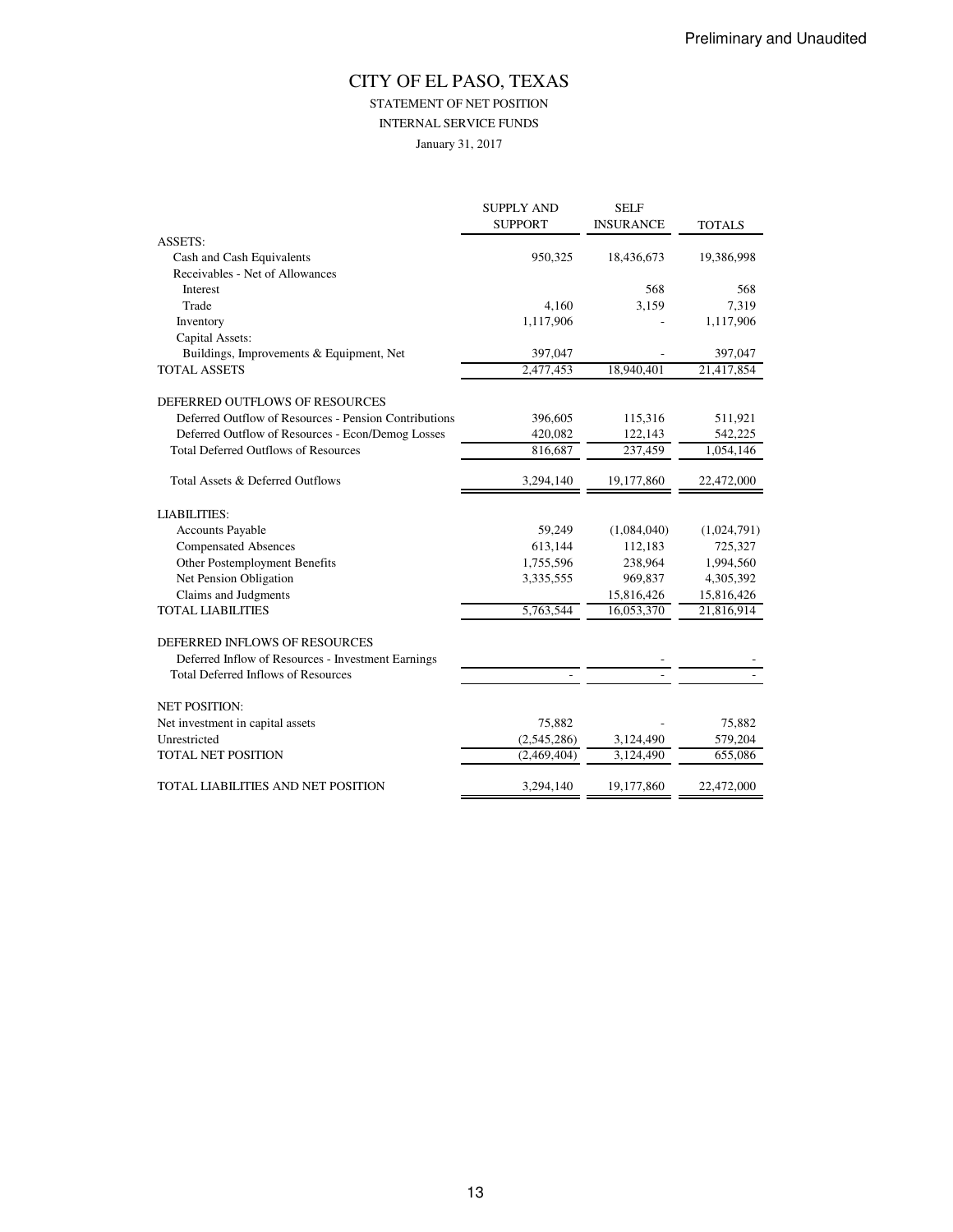COMBINING STATEMENT OF REVENUES, EXPENSES AND CHANGES IN FUND NET POSITION

#### INTERNAL SERVICE FUNDS

|                                     | Operating<br><b>Budget</b> | <b>SUPPLY AND</b><br><b>SUPPORT</b> | Operating<br><b>Budget</b> | <b>SELF</b><br><b>INSURANCE</b> | <b>TOTALS</b> |
|-------------------------------------|----------------------------|-------------------------------------|----------------------------|---------------------------------|---------------|
| <b>OPERATING REVENUES:</b>          |                            |                                     |                            |                                 |               |
| Sales to Departments                | 19,709,326                 | 7,127,635                           |                            |                                 | 7,127,635     |
| <b>Premium Contributions</b>        |                            |                                     | 58,712,949                 | 24,441,945                      | 24,441,945    |
| <b>General Revenues</b>             | 32,000                     | 1,977                               |                            | 344,483                         | 346,460       |
| TOTAL OPERATING REVENUES            | 19,741,326                 | 7,129,612                           | 58,712,949                 | 24,786,428                      | 31,916,040    |
| <b>OPERATING EXPENSES:</b>          |                            |                                     |                            |                                 |               |
| <b>Personnel Services</b>           | 5,120,853                  | 1,950,174                           | 1,244,229                  | 802,799                         | 2,752,973     |
| <b>Outside Contracts</b>            | 168,548                    | 71,599                              | 3,683,245                  | 1,372,979                       | 1,444,578     |
| <b>Professional Services</b>        |                            |                                     | 1,240,140                  | 493,918                         | 493,918       |
| <b>Fuel and Lubricants</b>          | 7,930,300                  | 1,564,941                           |                            |                                 | 1,564,941     |
| Materials and Supplies              | 4,236,032                  | 1,810,716                           | 44,350                     | 6,649                           | 1,817,365     |
| Communications                      | 17,540                     | 177                                 | 4,250                      | 22                              | 199           |
| <b>Utilities</b>                    | 34,500                     | 10,769                              |                            |                                 | 10,769        |
| Operating Leases                    | 9,000                      | 2,329                               | 7,000                      | 1,295                           | 3,624         |
| <b>Travel and Entertainment</b>     | 4,000                      |                                     | 2,400                      | 1,096                           | 1,096         |
| <b>Benefits Provided</b>            | 2,500                      |                                     | 52,693,057                 | 22,592,686                      | 22,592,686    |
| Maintenance and Repairs             | 1,600,000                  | 510,772                             |                            |                                 | 510,772       |
| <b>Other Operating Expenses</b>     | 49,000                     | 9,522                               | 2,216,400                  | 12,811                          | 22,333        |
| Depreciation                        |                            | 3,253                               |                            |                                 | 3,253         |
| TOTAL OPERATING EXPENSES            | 19,172,273                 | 5,934,252                           | 61,135,071                 | 25,284,255                      | 31,218,507    |
| OPERATING INCOME(LOSS)              | 569,053                    | 1,195,360                           | (2,422,122)                | (497, 827)                      | 697,533       |
| INCOME(LOSS)                        | 569,053                    | 1,195,360                           | (2,422,122)                | (497, 827)                      | 697,533       |
| <b>Transfers Out</b>                |                            |                                     | 465,086                    |                                 |               |
| Change in net position              | 569,053                    | 1,195,360                           | (1,957,036)                | (497, 827)                      | 697,533       |
| <b>Total Net Position-beginning</b> |                            | (3,664,764)                         |                            | 3,622,317                       | (42, 447)     |
| <b>Total Net Position-ending</b>    |                            | (2,469,404)                         |                            | 3,124,490                       | 655,086       |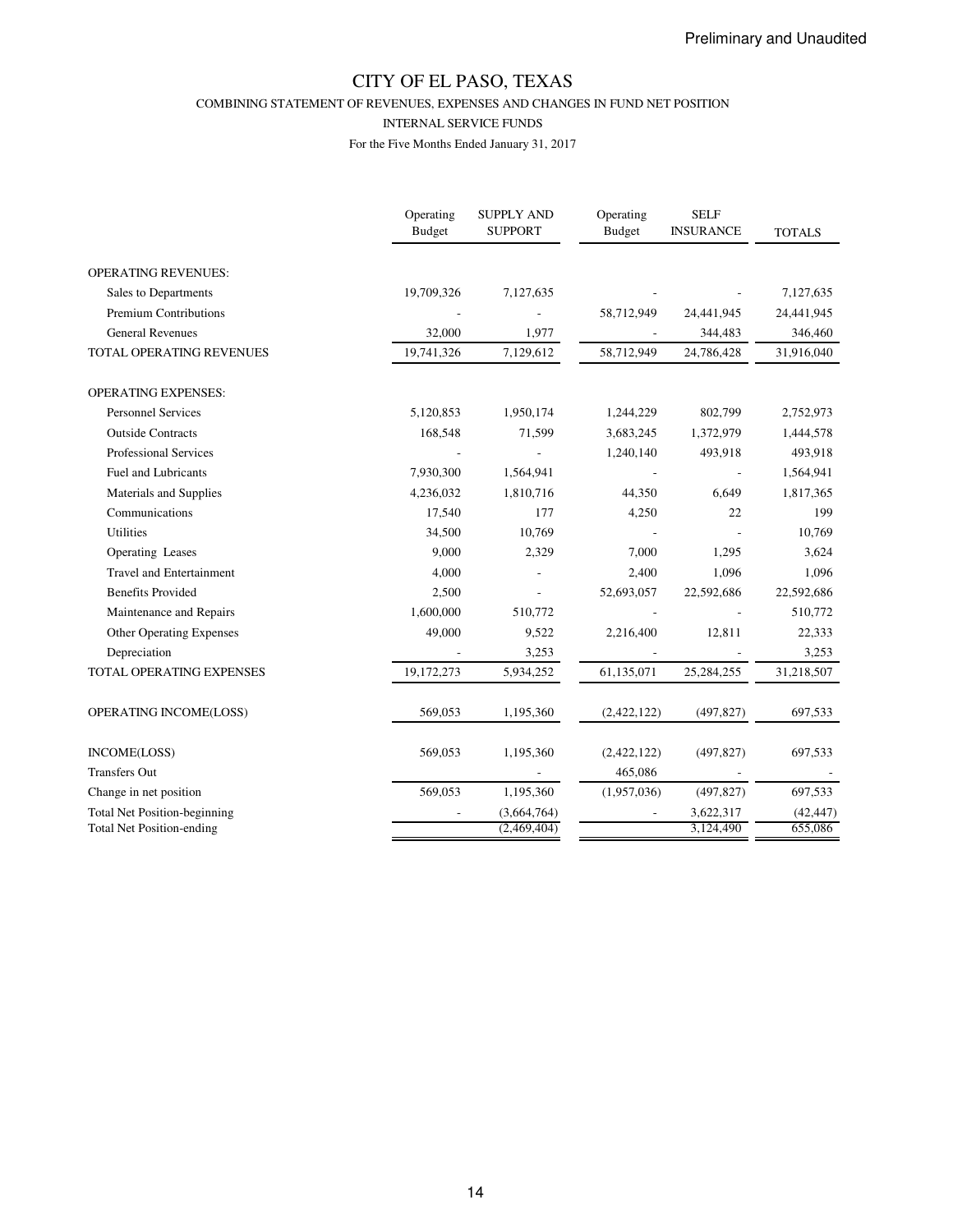COMBINING STATEMENT OF CASH FLOWS

INTERNAL SERVICE FUNDS

|                                                       | <b>SUPPLY AND</b><br><b>SUPPORT</b> | <b>SELF</b><br><b>INSURANCE</b> | TOTALS         |
|-------------------------------------------------------|-------------------------------------|---------------------------------|----------------|
| <b>CASH FLOWS FROM OPERATING ACTIVITIES</b>           |                                     |                                 |                |
| Receipts from customers                               | 7,132,127                           | 24,786,802                      | 31,918,929     |
| Payments to suppliers                                 | (4,861,372)                         | (26, 594, 849)                  | (31, 456, 221) |
| Payments to employees                                 | (2,021,689)                         | (820, 805)                      | (2,842,494)    |
| Proceeds (to) from other funds                        |                                     |                                 |                |
| Net cash provided (used) by operating activities      | 249,066                             | (2,628,852)                     | (2,379,786)    |
|                                                       |                                     |                                 |                |
| <b>CASH FLOWS FROM CAPITAL AND</b>                    |                                     |                                 |                |
| <b>RELATED FINANCING ACTIVITIES</b>                   |                                     |                                 |                |
| Purchases of capital assets                           | (8,015)                             |                                 | (8,015)        |
| Net cash (used) by capital and related                |                                     |                                 |                |
| financing activities                                  | (8,015)                             |                                 | (8,015)        |
| <b>CASH FLOWS FROM INVESTING ACTIVITIES</b>           |                                     |                                 |                |
| Interest                                              |                                     |                                 |                |
| Net cash provided by investing activities             |                                     |                                 |                |
| Net increase in cash and cash equivalents             | 241,051                             | (2,628,852)                     | (2,387,801)    |
| Balances - beginning of the year                      | 709,274                             | 21,065,525                      | 21,774,799     |
| Balances - end of the year                            | 950,325                             | 18,436,673                      | 19,386,998     |
| Reconciliation of operating income to net cash        |                                     |                                 |                |
| provided (used) by operating activities:              |                                     |                                 |                |
| Operating income                                      | 1,195,360                           | (497, 827)                      | 697,533        |
| Adjustments to reconcile operating income to net cash |                                     |                                 |                |
| provided by operating activities:                     |                                     |                                 |                |
| Depreciation expense                                  | 3,253                               |                                 | 3,253          |
| <b>Compensated Absences</b>                           |                                     |                                 |                |
| Other Post Employment Benefits                        |                                     |                                 |                |
| Net Pension Obligation                                |                                     |                                 |                |
| Change in assets and liabilities:                     |                                     |                                 |                |
| Receivables, net                                      | 2,515                               | 374                             | 2,889          |
| Inventories                                           | (178, 131)                          |                                 | (178, 131)     |
| Other assets                                          |                                     | (500, 001)                      | (500,001)      |
| Accounts and other payables                           | (702, 416)                          | (1,613,392)                     | (2,315,808)    |
| Accrued expenses                                      | (71, 515)                           | (18,006)                        | (89, 521)      |
| Net cash provided (used) by operating activities      | 249,066                             | (2,628,852)                     | (2,379,786)    |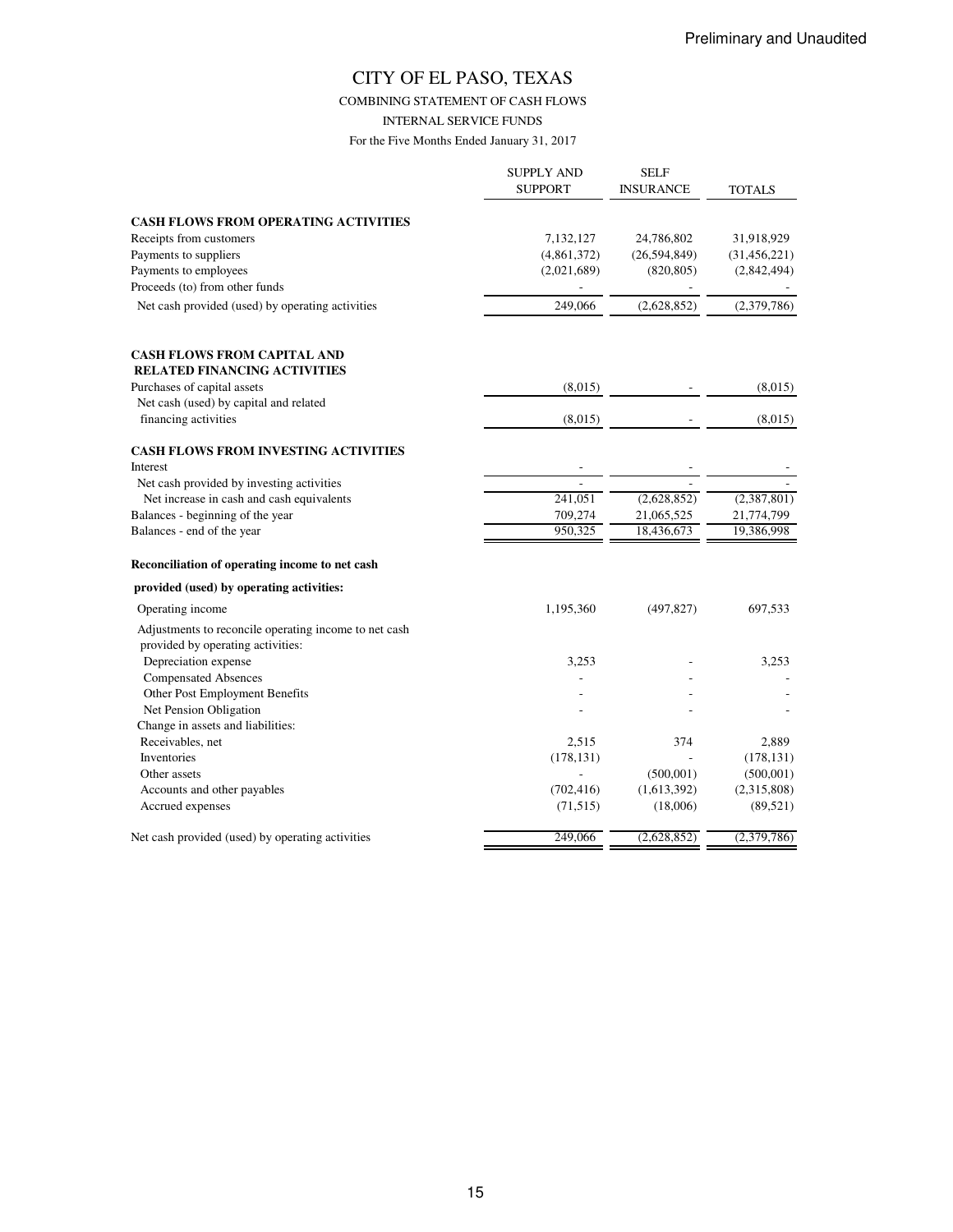COMBINING STATEMENT OF NET POSITION

PENSION TRUST FUNDS

January 31, 2017

|                                                       |                                            | El Paso Firemen and Policemen's<br>Pension Fund<br>(as of December 31, 2015) |                       |               |
|-------------------------------------------------------|--------------------------------------------|------------------------------------------------------------------------------|-----------------------|---------------|
|                                                       | El Paso City<br>Employees'<br>Pension Fund | Firemen Division                                                             | Policemen<br>Division | Total         |
| <b>ASSETS</b>                                         |                                            |                                                                              |                       |               |
| Cash and Cash Equivalents                             | 6,411,365                                  | 5,873,103                                                                    | 8,599,652             | 20,884,120    |
| Investments:                                          |                                            |                                                                              |                       |               |
| Mutual funds                                          | 21,254,906                                 |                                                                              |                       | 21,254,906    |
| Commingled funds                                      | 53,833,171                                 |                                                                              |                       | 53,833,171    |
| High-yield bond obligations                           | 47,826,591                                 |                                                                              |                       | 47,826,591    |
| Corporate stocks                                      | 102,495,709                                |                                                                              |                       | 102,495,709   |
| <b>Bank Collective Investment Funds</b>               | 186,488,037                                |                                                                              |                       | 186,488,037   |
| Private equities                                      | 64,341,689                                 | 20,750,461                                                                   | 30,419,852            | 115,512,002   |
| Real estate investment funds                          | 66,507,980                                 | 30,762,836                                                                   | 45,097,838            | 142,368,654   |
| <b>Fixed Income Securities</b>                        | 97,966,289                                 | 146,642,455                                                                  | 214,974,259           | 459,583,003   |
| <b>Domestic Equities</b>                              | 53,989,173                                 | 152,225,001                                                                  | 223,159,478           | 429,373,652   |
| <b>International Equities</b>                         |                                            | 148,253,477                                                                  | 217,337,286           | 365,590,763   |
| Invested securities lending collateral                |                                            | 40,674,517                                                                   | 59,628,208            | 100,302,725   |
| Receivables - Net of Allowances                       |                                            |                                                                              |                       |               |
| <b>Commission Credits Receivable</b>                  | 135,603                                    |                                                                              |                       | 135,603       |
| Due from Brokers For Securities Sold                  | 279,023                                    |                                                                              |                       | 279,023       |
| <b>Employer Contributions</b>                         | 658,355                                    | 151,364                                                                      | 197,060               | 1,006,779     |
| <b>Employee Contributions</b>                         | 417,549                                    | 128,491                                                                      | 152,064               | 698,104       |
| Accrued Interest and Dividends                        | 843,024                                    |                                                                              |                       | 843,024       |
| Other                                                 |                                            | 85                                                                           | 86                    | 171           |
| Prepaid Items                                         | 22,895                                     |                                                                              |                       | 22,895        |
| Capital Assets:                                       |                                            |                                                                              |                       |               |
| Buildings, Improvements & Equipment, Net              | 750,345                                    | 976,656                                                                      | 976,655               | 2,703,656     |
| <b>TOTAL ASSETS</b>                                   | 704,221,704                                | 546,438,446                                                                  | 800,542,438           | 2,051,202,588 |
| <b>LIABILITIES</b>                                    |                                            |                                                                              |                       |               |
| <b>Accounts Payable</b>                               | 2,653,151                                  | 40,674,517                                                                   | 59,628,208            | 102,955,876   |
| <b>Accrued Payroll</b>                                | 1,044,781                                  | 554,304                                                                      | 745,269               | 2,344,354     |
| <b>Unearned Revenue - Commission Credits</b>          | 135,603                                    |                                                                              |                       | 135,603       |
| <b>TOTAL LIABILITIES</b>                              | 3,833,535                                  | 41,228,821                                                                   | 60,373,477            | 105,435,833   |
| <b>NET POSITION:</b>                                  |                                            |                                                                              |                       |               |
| Held in Trust for Pension Benefits and Other Purposes | 700,388,169                                | 505,209,625                                                                  | 740,168,961           | 1,945,766,755 |